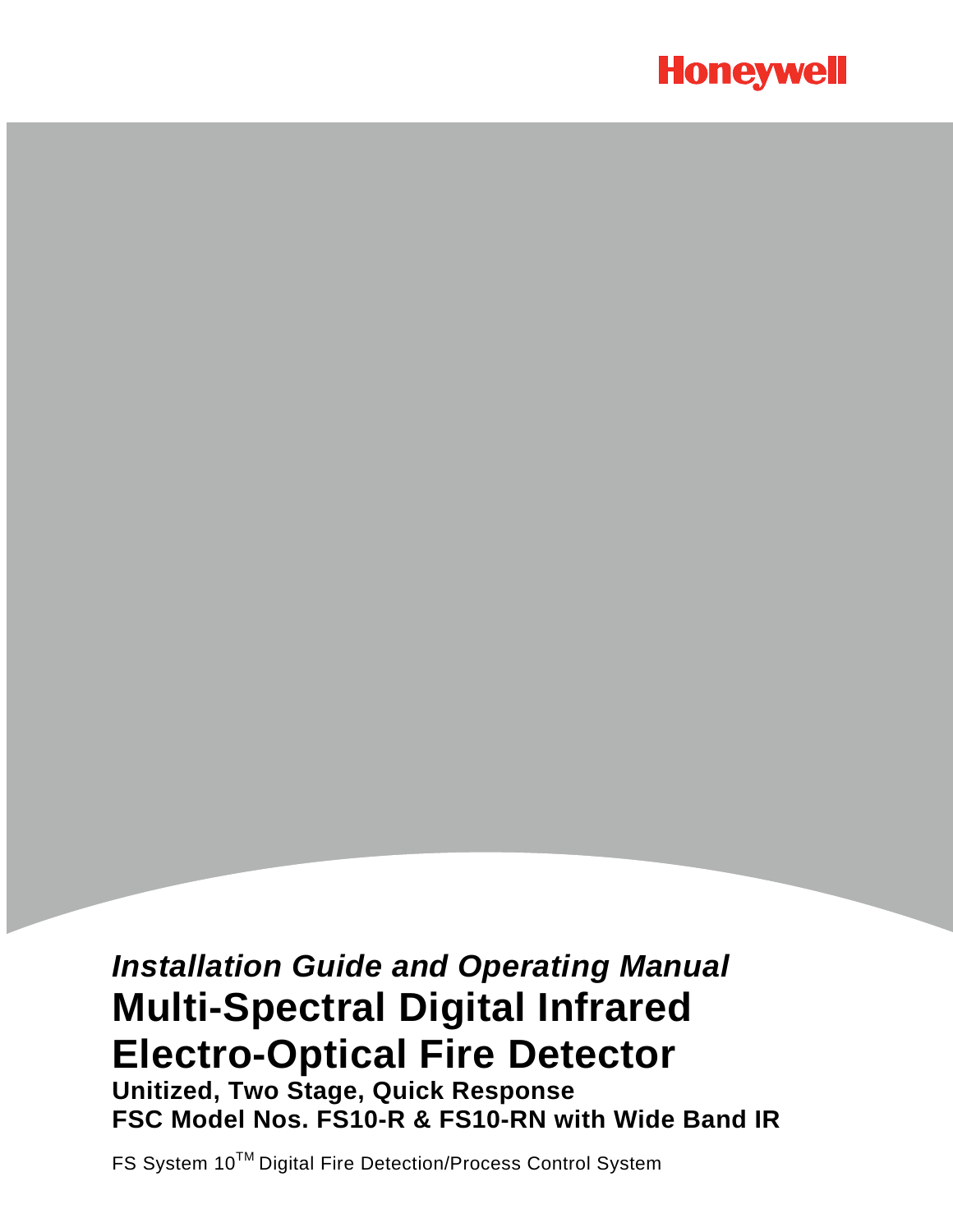# **Notices and Trademarks**

Copyright 2014 by Honeywell International Inc.

While this information is presented in good faith and believed to be accurate, Honeywell disclaims the implied warranties of merchantability and fitness for a particular purpose and makes no express warranties except as may be stated in its written agreement with and for its customers.

In no event is Honeywell liable to anyone for any indirect, special or consequential damages. The information and specifications in this document are subject to change without notice.

The detector must be installed only by qualified professional personnel in accordance with local codes.

The protection provided by the gas detector may be impaired if it is used in a manner not specified by Honeywell Analytics.

ACCTTL, ALERT-1, ALARM-2, ALERT-1: ALARM 2, ALERT-1: ALARM-2, ATAG, Clean Room Sentry, COP-i, Complete Optical Path Integrity, CM1, CM1-A, DartLogic, FireLogic, Honeywell Analytics VSD-8 Honeywell Analytics VSD-8 Visual Smoke Detection System, VSD-4, VSD-8, Fire Signature Analysis, FireBusI, FireBusII, FirePic, FirePicII, FirePicIII, FirePix, FirePicture, FSC, Honeywell Analytics, Honeywell Analytics, FSX, All FSX Nomenclature Variations (such as: FS2, FS2X, FS3, FS3X, FS4, FS4X, FS5, FS5X, FS6, FS6X, FS7, FS7X, FS8, FS8X, FS9, FS9X, FS10X, FS10X, FS11, FS11X, FS12, FS12X, FS14, FS14X, FS15, FS15X, FS16, FS16X, FS17, FS17X FS18, FS18X, FS19, FS19X, FS20, FS20X, FS24, FS24X, FS24XN, FS26, FS26X, FS26XN), FS7-2173-2RP, FS System 7, FS System 10, FS7-2173, FS7-2173-RP, FS2000, FS System 2000, High Speed Flame & Surveillance Detector, Multi-Spectrum QuadBand Triple IR, Multi-Spectrum TriBand, Multi-Spectrum Tri-Band, Near Band Infrared, Near Band IR, NearBand IR, QuadBand IR, Room Sentry, RS, RS2, SM2, SM3, SS, SS2, SS2X, SS2-A, SS3, SS3-A, SS3X, SS4, SS4-A, SS4X, SnapShot, SLR-BIT, SuperBus, SuperSentry, System 2000, Tri-Mode Plot, QuadBand Triple IR Plus, TriBand, Tri-Band, "FS & FSC triangle logo's", WBIR, Wide Band Infrared, WideBand IR, Wide Band IRare registered trademarks of Honeywell International Inc.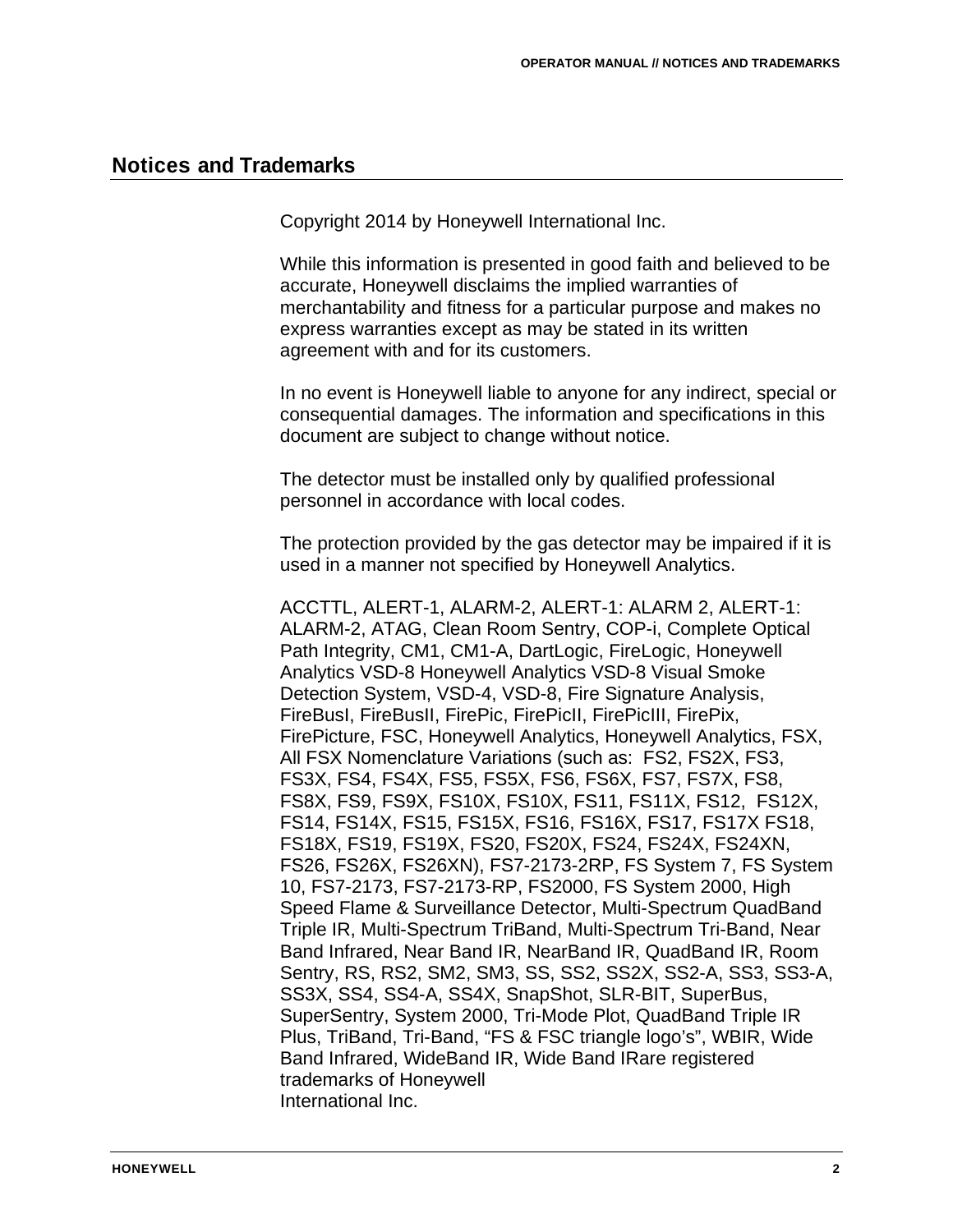Other brand or product names are trademarks of their respective owners.

Honeywell Analytics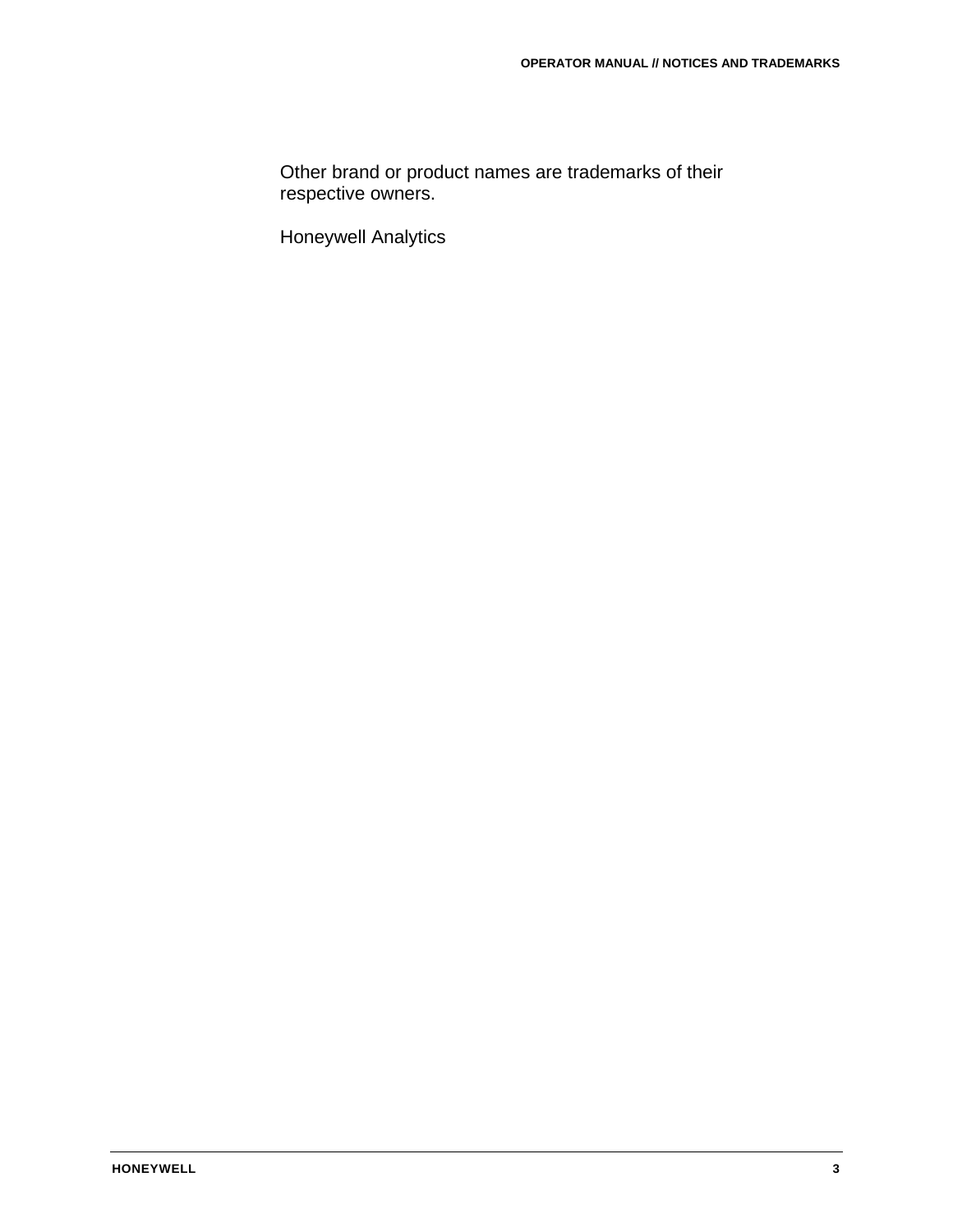# **About This Document**

### **Read and understand this manual before installing or operating equipment.**

No part of this document may be copied or reproduced without the express written permission of Honeywell Analytics.

This manual is subject to change without notice.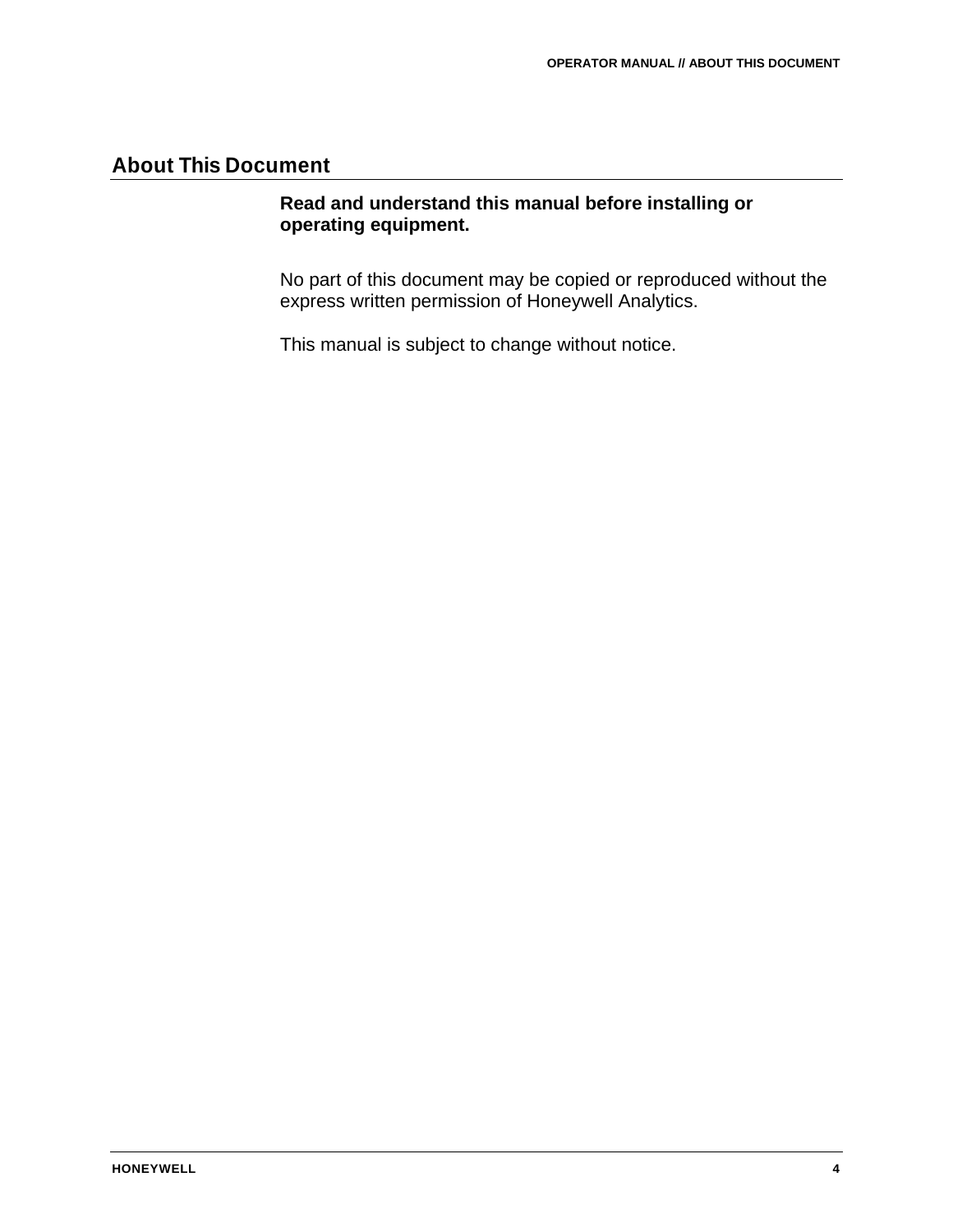# **Symbol Definitions**

The following table lists those symbols used in this document to denote certain conditions.

**Symbol Definition**





**ATTENTION:** Identifies information that

requires special consideration.

**REFERENCE-EXTERNAL:** Identifies an additional source of information outside of this booklet.

**REFERENCE-INTERNAL:** Identifies an additional source of information within this booklet.

**ACAUTION** 

Indicates a situation which, if not avoided, may result in equipment or work (data) on the system being damaged or lost, or may result in the inability to properly operate the process.



**CAUTION:** Indicates a potentially hazardous situation which, if not avoided, may result in minor or moderate injury. It may also be used to alert against unsafe practices.

**CAUTION:** Symbol on the equipment refers the user to the product manual for additional information. The symbol appears next to required information in the manual.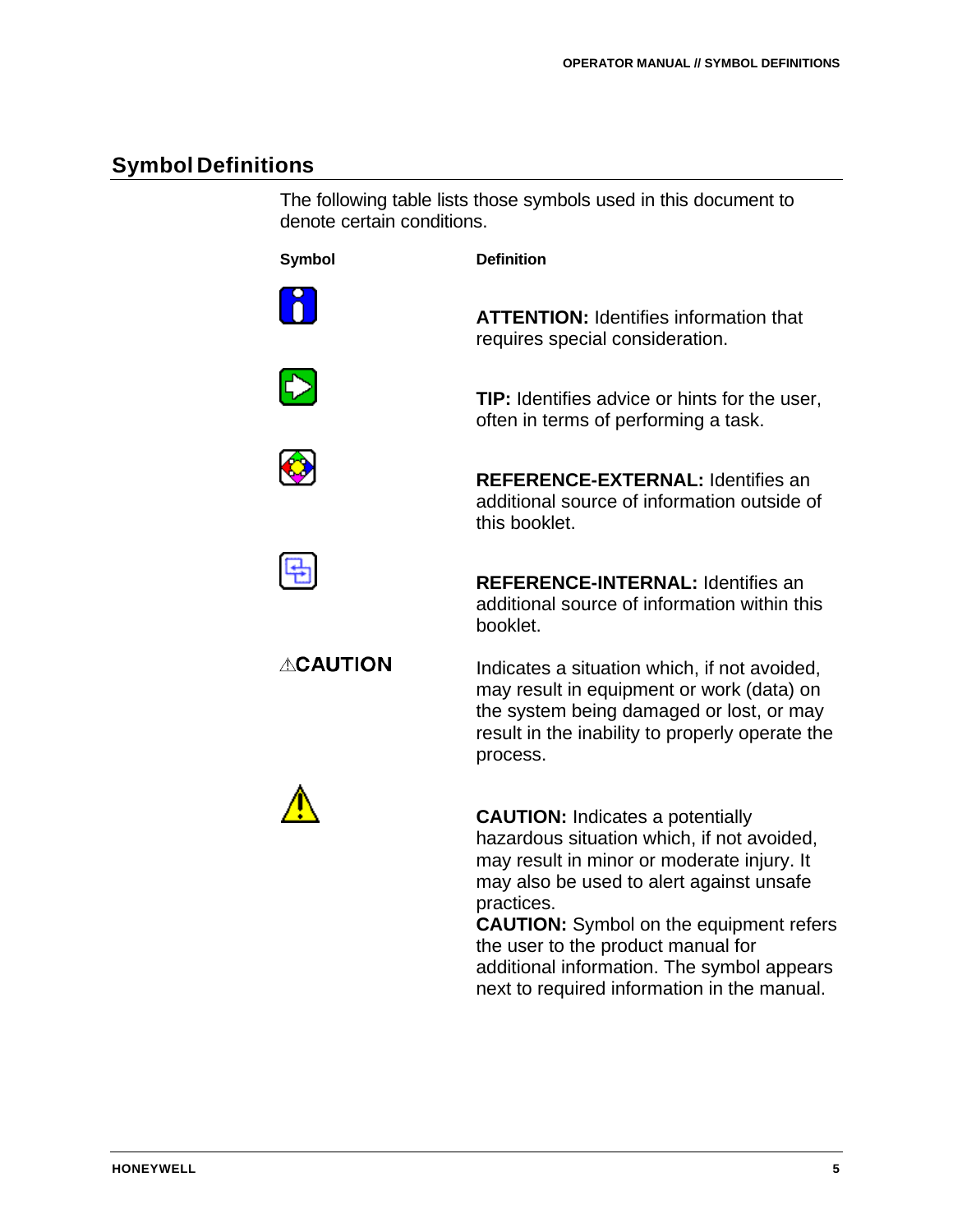# **Table of Contents**

| 1.1<br>1.2 |                                                                |  |
|------------|----------------------------------------------------------------|--|
| 1.3        |                                                                |  |
| 1.4        | FirePic <sup>TM</sup>                                          |  |
| 1.5        |                                                                |  |
| 1.6        |                                                                |  |
|            | 1.6.1                                                          |  |
|            | 1.6.2                                                          |  |
|            | 1.6.3<br>1.6.4                                                 |  |
|            | 1.6.5                                                          |  |
|            | 1.6.6                                                          |  |
|            | 1.6.7                                                          |  |
|            | 1.6.8                                                          |  |
|            | 1.6.9                                                          |  |
|            |                                                                |  |
| 2.1        |                                                                |  |
| 2.2        |                                                                |  |
| 2.3        |                                                                |  |
| 2.4        |                                                                |  |
|            |                                                                |  |
| 3.1        |                                                                |  |
| 3.2        |                                                                |  |
| 3.3        |                                                                |  |
| 3.4        |                                                                |  |
| 3.5        |                                                                |  |
| 3.6        |                                                                |  |
| 3.7        |                                                                |  |
|            | SECTION 4: MAINTENANCE AND REPLACEMENT 17                      |  |
| 4.1        |                                                                |  |
| 4.2        |                                                                |  |
| 4.3        |                                                                |  |
|            |                                                                |  |
|            |                                                                |  |
| 6.1        | Detector Heavy Duty Swivel Mount (Part No. SM2) 22             |  |
| 6.2        |                                                                |  |
| 6.3        | Disposable Protective Covers for Detectors (Part No. DPC-12)23 |  |
| 6.4        | Extension Pole for Disposable Covers (Part No. EXPL-1) 23      |  |
| 6.5        | Air Shield for Dirty Applications (Part No. DASA1-P) 23        |  |
| 6.6        |                                                                |  |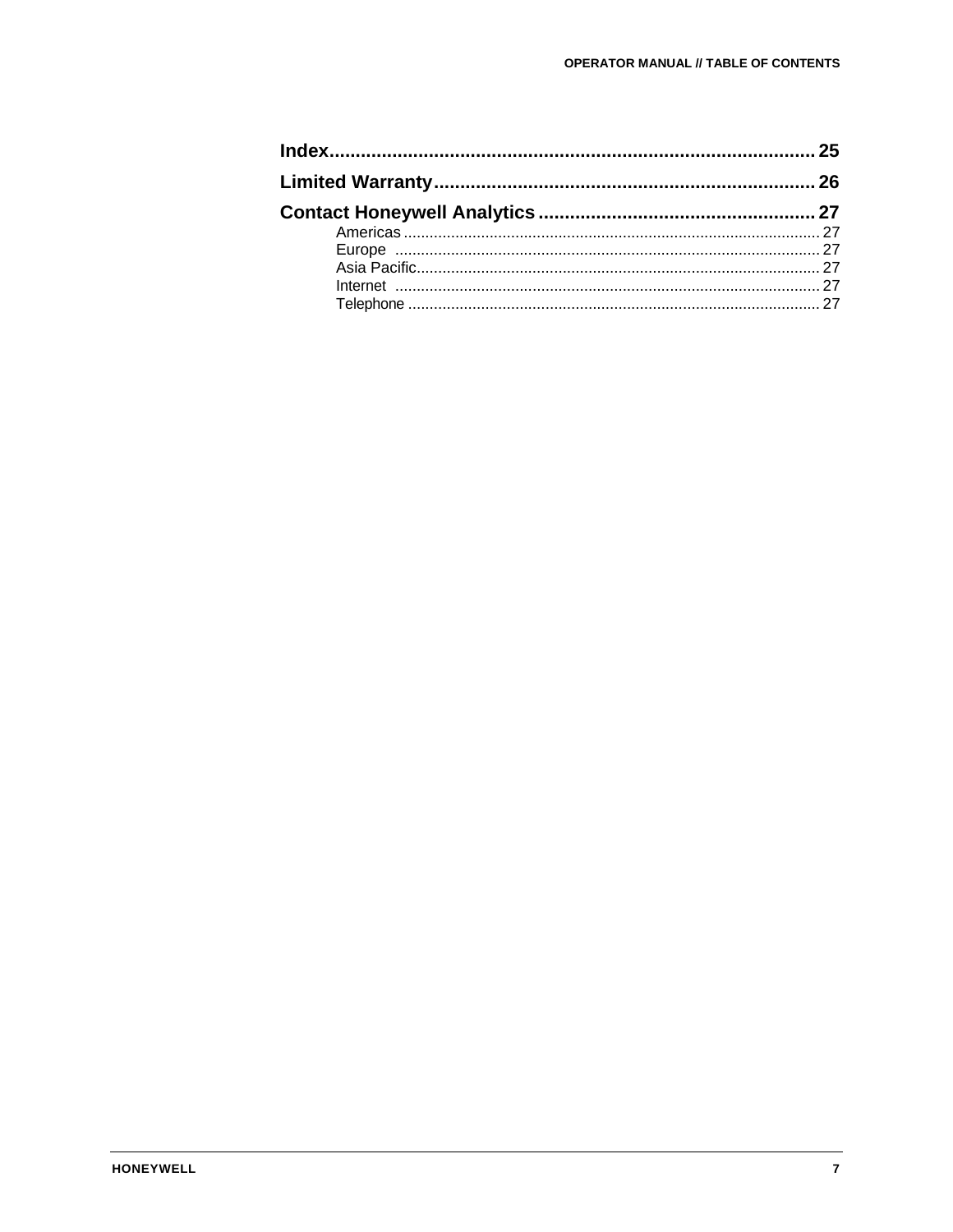# **SECTION 1: INTRODUCTION**

# **1.1 Application**

The Honeywell Analytics Models  $FS10-R^{TM}$  (relay output) are unitized (stand-alone) Flame Detectors designed *specifically* for detecting and alarming to fires in electrostatic powder or paint spray booths and paint spray lines in industrial and automotive applications. These multi-spectral, digital, electro-optical, patented Flame Detectors are housed in explosion proof enclosures and feature automatic "through-the-lens" self-test. The Detectors may be ordered with dry contact relays for interfacing to approved control panels, and either latching or non-latching outputs. FS10-R Detectors each contain a built-in controller and are unitized versions of the proven, large installed base FS10 Flame Detectors with Card Controllers and FS10 Flame Detectors with Wall-Mounted Controllers.

The FS10 line of Detectors is designed primarily for indoor fire detection applications where combustible materials exist. Typical applications include:

- -Automotive Paint Lines Aerosol Filling
- -Paint Kitchens -General Finishing
- 
- 
- 
- 
- -Curing Ovens -Paint Mixing Rooms
- -Powder Coating Booths -Warehouse Storage
	-
- -Compressor Modules Liquid Paint Spray Lines
- -Diesel Generators -Internal Storage Tanks

# **1.2 Responses**

The FS10-R type Detectors contain **Alert / Fire Early Warning, Fire Alarm** and **Fault** signal relays. The Alert/Fire Early Warning and Alarm relays are de-energized, and the Fault relay is energized during normal operation. If a fire occurs, a **Fire Alarm** is declared in **less than 5.0 seconds.**

# **1.3 Input Power Requirements**

**FS10-R<sup>™</sup>: The total electrical input power requirement during** normal operation for the Flame Detector is 85 milli-Amps (0.085 Amps) at 24 Volt DC (+/-15%). The maximum current required during Alarm is 120 milli-Amps.

# **1.4 FirePic™**

FirePic stores the sensor data of the last six fire events in the Detector's non-volatile digital memory. FirePic provides the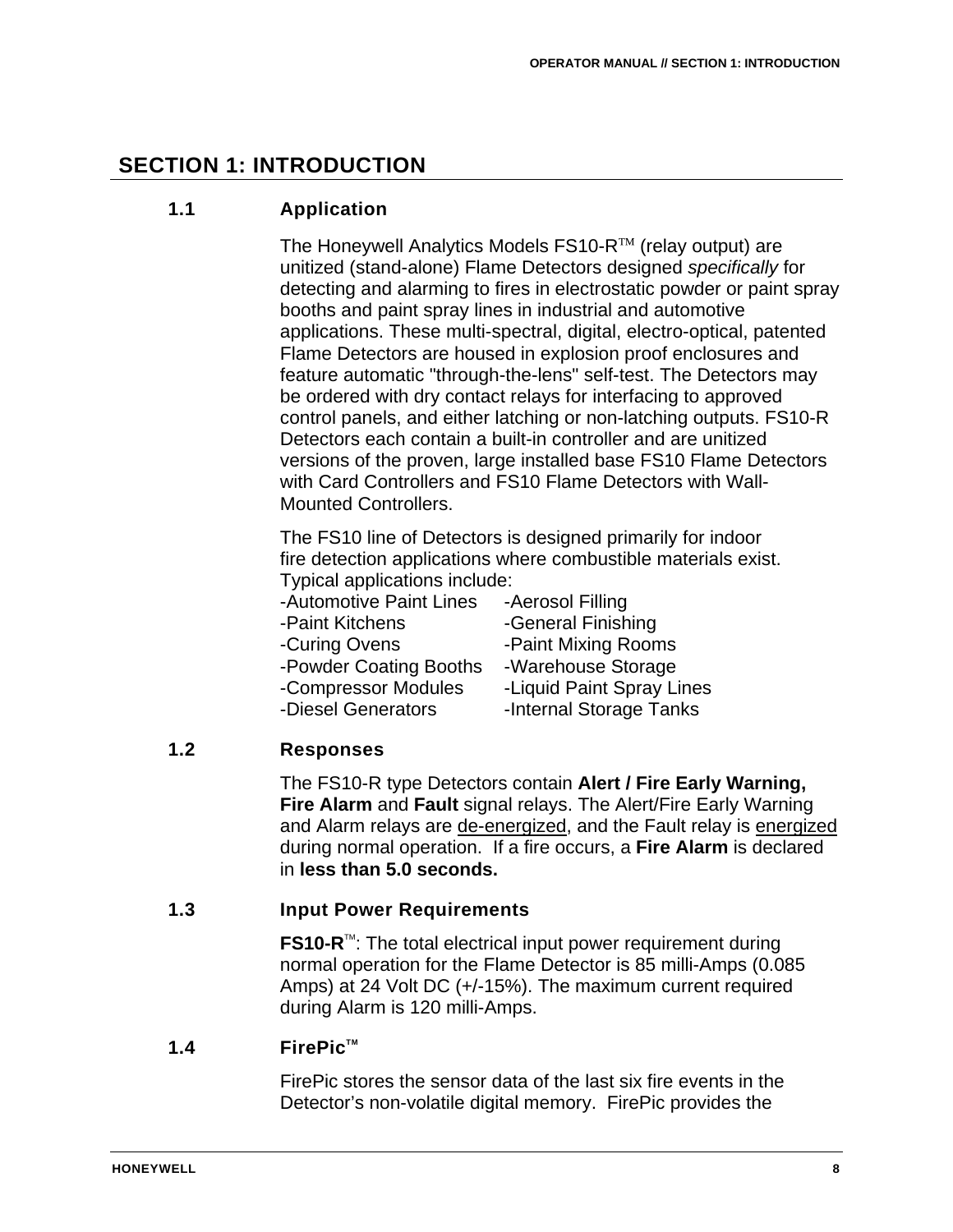numerical spectral evidence to postulate the cause of a fire. The Detector records the time and date for each FirePic. The FirePic data includes a graphical display of the relative spectral intensities versus time preceding and during the fire.



Note: A PC computer is required to access FirePic.

#### **1.5 No Silicone Used**

NO silicone based sealant or silicone greases are used in the Flame Detector.

#### **1.6 FS10-R, -RN Unitized Flame Detectors**

The multi-spectral digital infrared Flame Detector, spanning the Wide Band IR<sup>™</sup>, Near Band IR<sup>™</sup>, and Visible Band<sup>™</sup> spectra, has intelligent, smart computer processing to tell the difference between a real fire and false alarm radiant energy sources. The Detector simultaneously examines these three spectral radiant energy bands that are real-time signal processed by an on-board microprocessor.

The Detector is factory set for **Alert / Fire Early Warning** and **Fire Alarm** detection range of 15 feet (FS10-R15, -RN15) and 30 feet (FS10-R30, -RN30) to a one square foot Heptane reference pan fire. The Alert response time is factory set to 0.3 second, the Fire Early Warning response time is factory set to 1.0 second, and The Fire Alarm response time is factory set to less than 5.0 seconds. The Detectors are factory set for either latching (FS10-R15, -R30) or non-latching (FS10-RN15, -RN30) as the standard setting.

#### **The Alert / Fire Early Warning response is NOT available with either the FS10-R45, or FS10-RN45 versions (45 foot detection range).**

The Detector features real-world time and date stamped "Event History" files that are stored in non-volatile solid-state memory.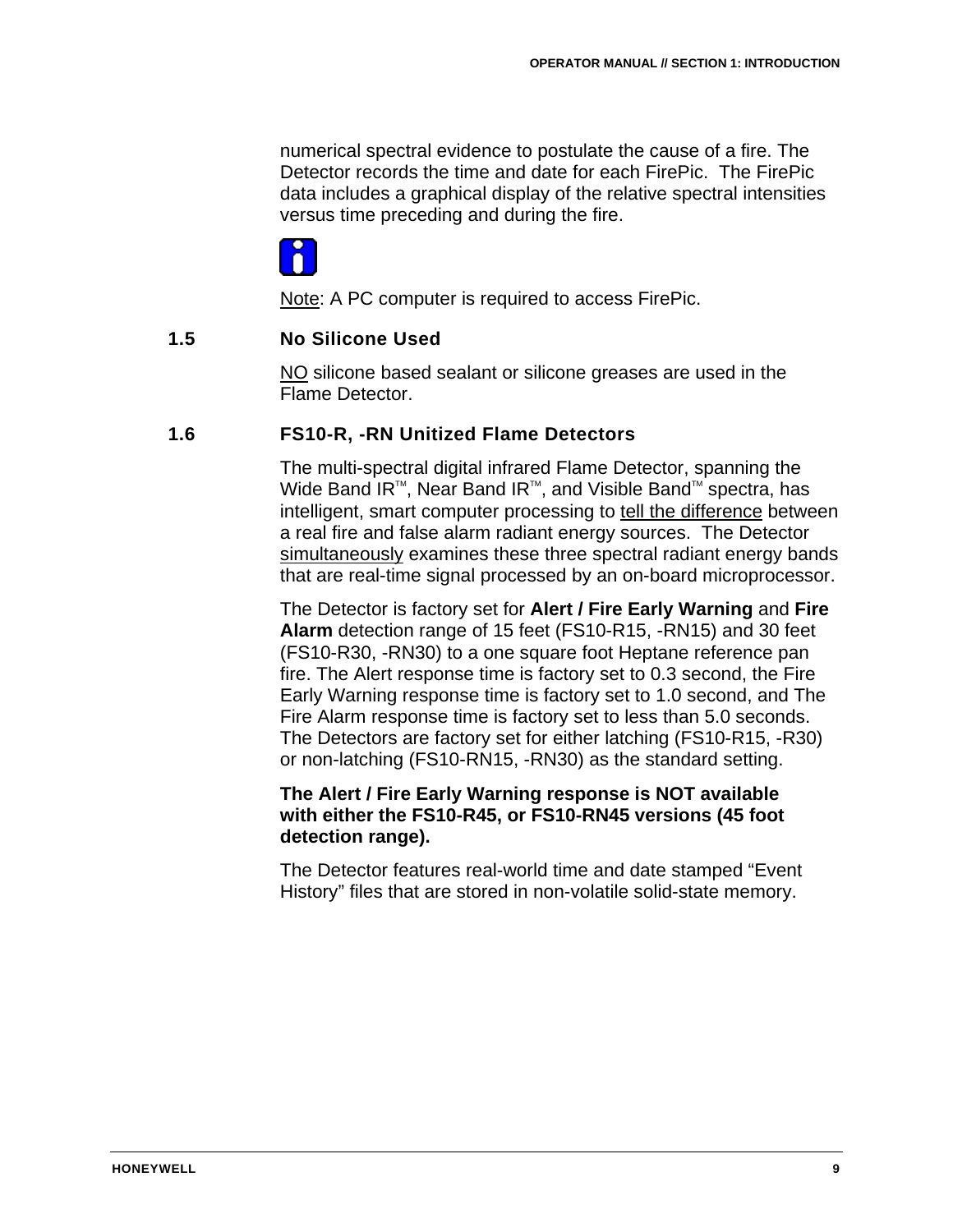The Detector performs the following output functions (relay contact closure or analog current source depending on model utilized):

- Indicates a Fault if trouble occurs.
- Energizes Alert / Fire Early Warning and Fire Alarm if a fire occurs.
- Turns on the Detector's LED to indicate Normal Operation, Fire Alarm, or Fault conditions.
- Communicates externally to a PC desktop or laptop computer through the built-in RS-485 communication channel, using the optional "windows" PC Interface Kit (refer to Section 6.6).

#### **1.6.1 Alert / Early Warning Relay Output**

The Detector contains one Alert / Fire Early Warning relay with a contact rating of 1 Amp @ 24 VDC. During Normal Operation the relay is de-energized with open contacts. When an Alert or Fire Early Warning condition occurs, the relay is energized with closed contacts.

#### **1.6.2 Alarm Relay Output**

The Detector contains one Fire Alarm relay with a contact rating of 1 Amp @ 24 VDC. The relay is de-energized with open contacts during Normal Operation. During a Fire Alarm condition, the relay is energized with closed contacts.

<u>Note:</u> The Fire Relay may be ordered configured in a Latching or Non-Latching mode. If Latching mode is configured, the Fire Relay will remain energized until the Detector is reset (Powered down and up). When Non-Latching is configured, the Fire Relay will reset automatically after 5 seconds. This option is software configured and *must be set in the factory prior to shipment*. The standard **factory setting** is **latching,** if an RN version of the Detector is not ordered.

#### **1.6.3 Fault Relay Output**

The Detector contains one Fault relay with a contact rating of 1 Amp @ 24 VDC. The relay is energized during Normal Operation with closed contacts. When a Fault condition occurs, the relay is de-energized with opened contacts. Examples of Fault conditions include loss of power to the Detector or failure of the Self-Test feature.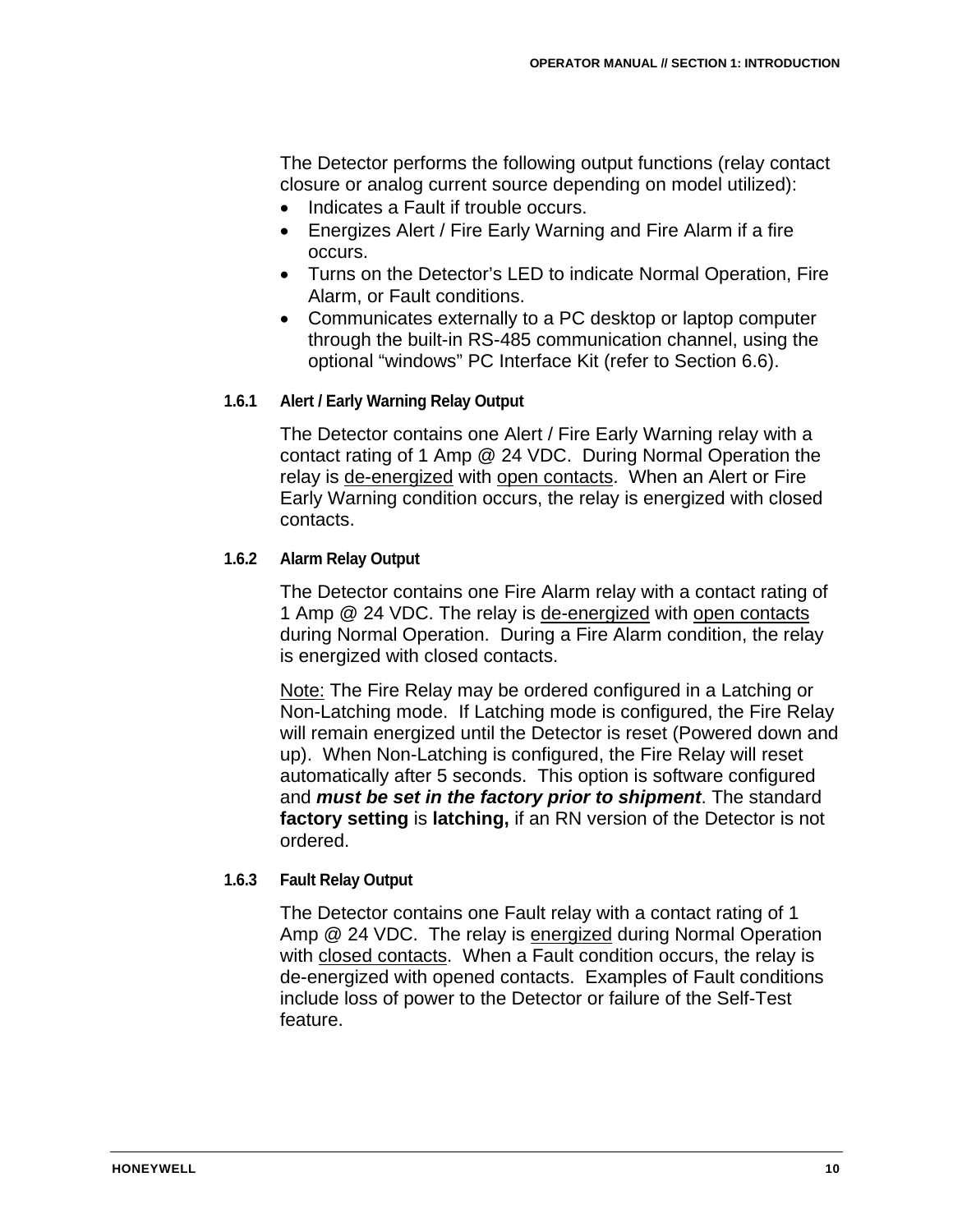### **1.6.4 Physical Description**

The Detector's electronics and sensors are mounted inside a module which is housed in a water-tight and explosion-proof enclosure with the following ratings: Class I Div. 1, 2, Groups B, C, D; Class II, Div. 1 & 2, Groups E, F, G and Class III; NEMA 3 & 4; tamper-resistant with integral dual 3/4 inch NPT conduit openings; copper-free aluminum (less than 0.4%) with a red powder-coated epoxy finish and a reflector assembly. The Detector's housing "O" ring material is Dupont Viton that is not affected by paint solvents. The Detector weighs approximately 3.5 pounds. For dimensions, see Figures 1 and 2.

### **1.6.5 Field of View**

The Detector's field-of-view is ninety (90) degrees (+ 45 º horizontal and vertical).

### **1.6.6 Environment Range**

The Detector humidity range is 10% to 90% (RH), non-condensing. The operating and storage temperature range of the Detector is – 40  $\mathrm{^{\circ}F}$  to +185  $\mathrm{^{\circ}F}$  (-40  $\mathrm{^{\circ}C}$  to +85  $\mathrm{^{\circ}C}$ ).

#### **1.6.7 Location**

For proper installation, each Detector should be located within the detection distance ordered from the factory (i.e., 15 feet for the FS10-R15, -RN15, -A15, -AN15; 30 feet for the FS10-R30, -RN30, - A30, -AN30, and 45 feet for the FS10-R45, -RN45, -A45, -AN45) of the fire threat area and have a clear view of the area being monitored.

#### **1.6.8 Self-Test**

The Detector activates an ACCTTL™ (Automatic Computer Controlled Through The Lens Test) for checking the Detector's window lens for contamination. If the Detector's lens needs cleaning, the Detector's LED blinks three times in a burst, every 10 seconds.

#### **1.6.9 Warranty**

Honeywell Analytics warrants the Flame Detector against any defects in material and workmanship for a period of two (2) years from shipment date.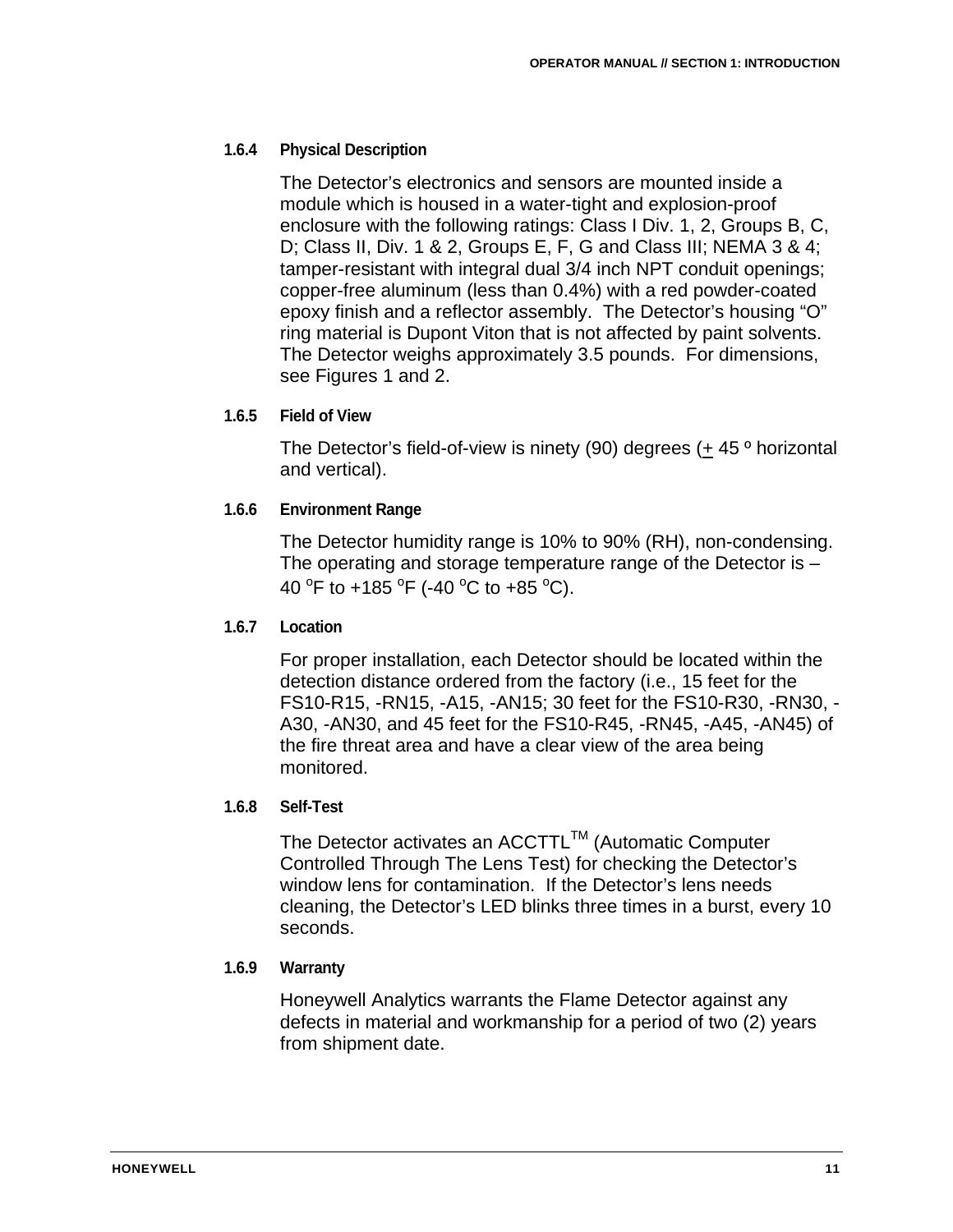# **SECTION 2: INSTALLATION**

## **2.1 Detector Views**

The Detector may be mounted directly on the wall, or with the optional SM2 swivel mounting assembly or SM4 Stainless Steel Swivel Mount (refer to Section 6.1 for details).



**Figure 3: Fire Detector Housing - Side View**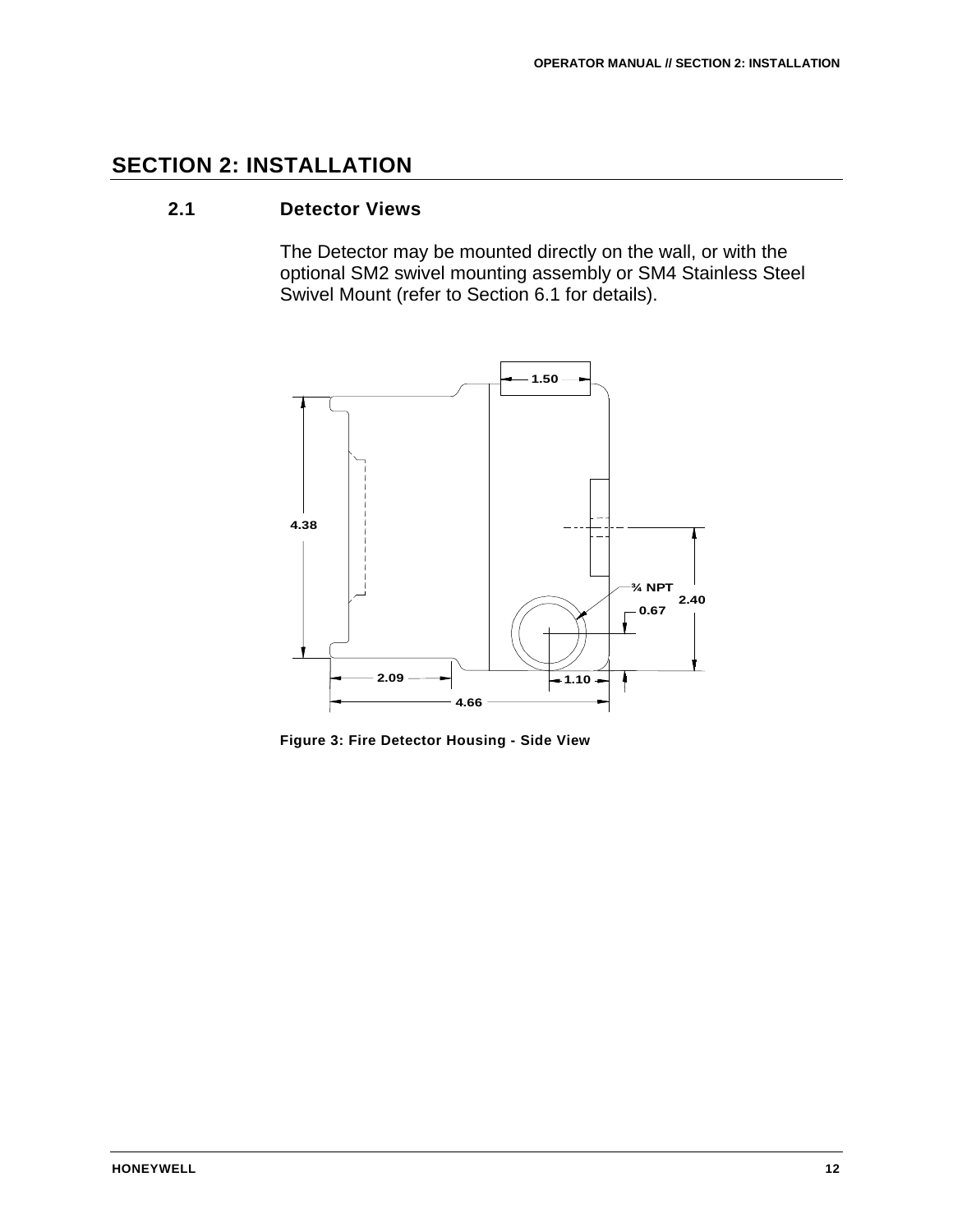

**Figure 4: Detector Housing - Rear View**



**BE SURE and DOUBLE CHECK that the external AC voltage electrical power is TURNED OFF. With OPTION 1S-GF-120: Connect 120 Volts AC LAST With OPTION 1S-GF-240: Connect 240 Volts AC LAST**

### **2.2 Conduit Installation**

Detectors should be located to cover the specific "fire threat" areas. When planning the conduit, observe the following recommendations.

- 1. If only one of the two ¾ inch NPT conduit openings of the Detector enclosure is used, appropriately seal the unused opening with a threaded, tapered plug.
- 2. In areas where moisture may accumulate, install an approved conduit trap or drain.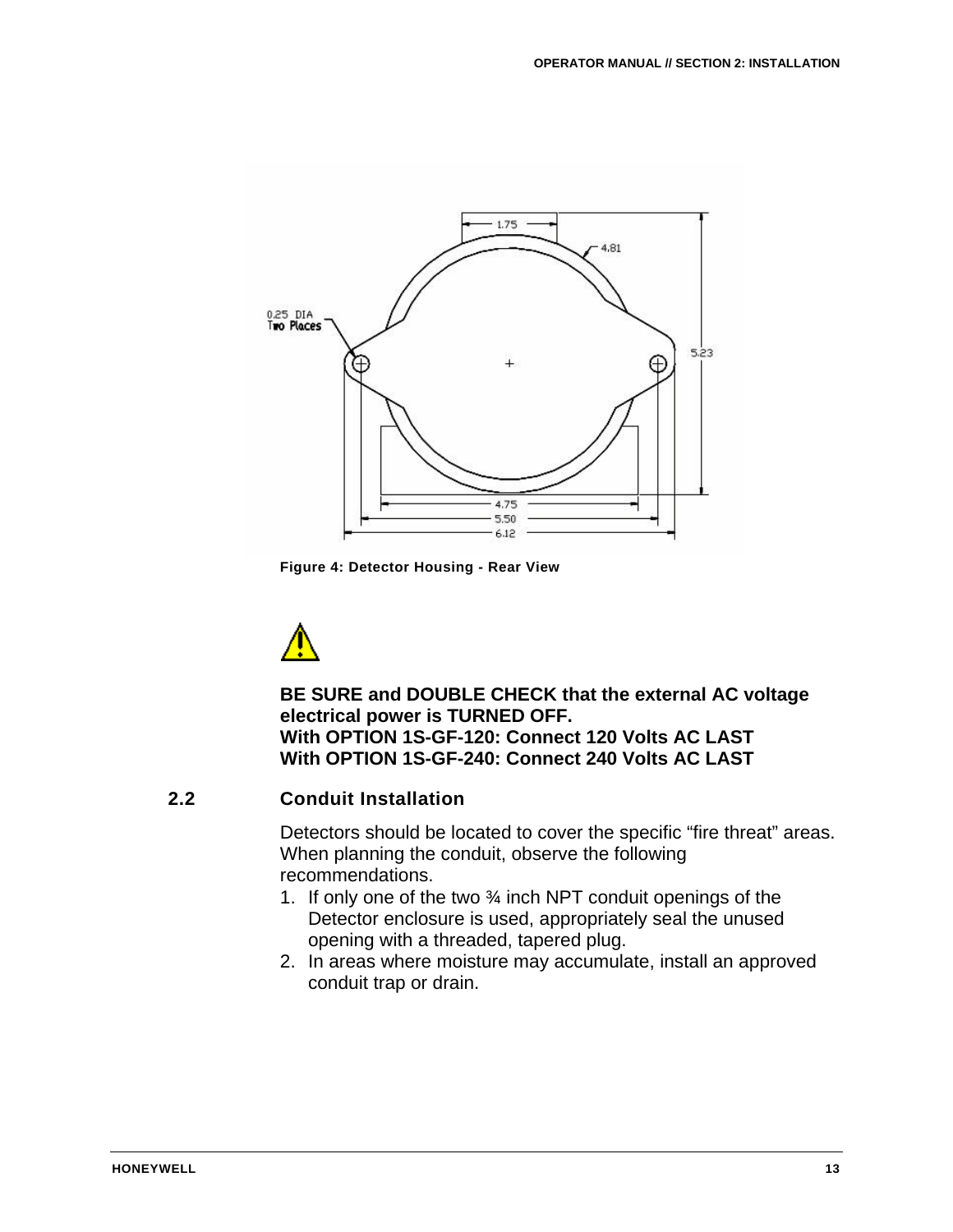# **2.3 Power Supply Considerations**



# **Note: Apply ONLY 24 Volt DC to the Detectors Electrical Input Power Connections.**

Refer to Section 1.3 for specific input power requirements and Table 2 and 3 for the appropriate pin assignments for the FS10-R and –RN Detector. Make certain the panel's power supply can handle the load current of the total number Detectors connected to it. For example, if ten (10) Model FS10-R Detectors are used on one panel's power supply, the panel's power supply must be able to handle at least 1.20 Amps. This load current must also be considered when calculating the panel requirements for 24-hour backup.

# **2.4 Mounting the Flame Detectors**

The Flame Detectors have the ability to see a one square foot heptane pan fire at half of the Detector's sensitivity off axis out to 45 degrees for a 90 degree Field-of-view (viewing angle). It is recommended the Flame Detectors be positioned with the primary fire threat location aimed in the center of the Detector's Field-of-View. Since Flame Detectors must "see" the fire in order to detect it, mount the Detectors in locations such as room corners and ceilings to avoid line-of-sight blockage.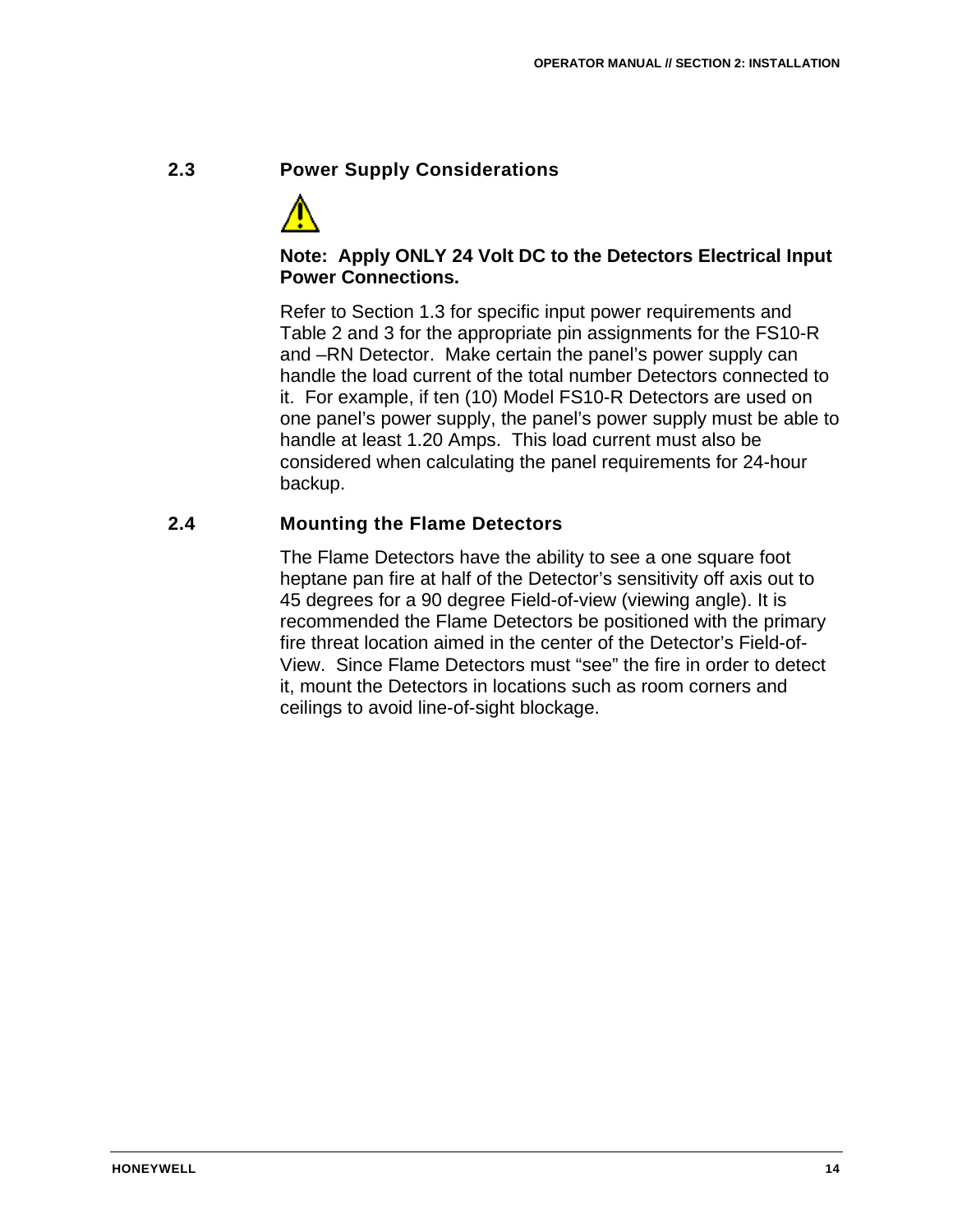# **SECTION 3: OPERATING MODES**

### **3.1 Normal Operation**

Apply only EXTERNAL 24 volt DC regulated electrical power. At this time, turn the external power ON and check that the Detector is operating correctly. Verify during initialization that the red LED continuously blinks ON for about 10 seconds and then blink once every 10 seconds during Normal Operation.

In Normal Operation, the Detector is ready to detect fires, report Faults, should any occur, and will have the red LED blinking ON every 10 seconds. The Analog type Detector will indicate a 4 mA output current during Normal Operation.

### **3.2 Alert / Fire Early Warning**

During an Alert or Fire Early Warning condition, the Detector will:

- rapidly blink the red LED continuously.
- energize the Alert/Early Warning (energize the relay or indicate a 12 mA output current).
- record FirePic in non-volatile memory.
- record the event in the Event History file in non-volatile memory.

# **3.3 Alarm Condition**

During a Fire Alarm condition, the Detector will:

- turn ON the red LED continuously.
- Energize the Fire Alarm (energize the relay).
- record FirePic in non-volatile memory.
- record the event in the Event History file in non-volatile memory.

#### **3.4 Fault Condition**

During a Fault condition, the Detector will:

- blink the red LED as indicated in Table 1,
- indicate a fault (de-energize the Fault relay).
- record the event in the Event History file.

Faults generally occur for the following reasons:

- a problem has been encountered, such as a dirty Detector window.
- failure in the wiring such as a severed cable, loose terminations.
- the Detector's internal self-checking reported a hardware failure.
- power loss at the Detector.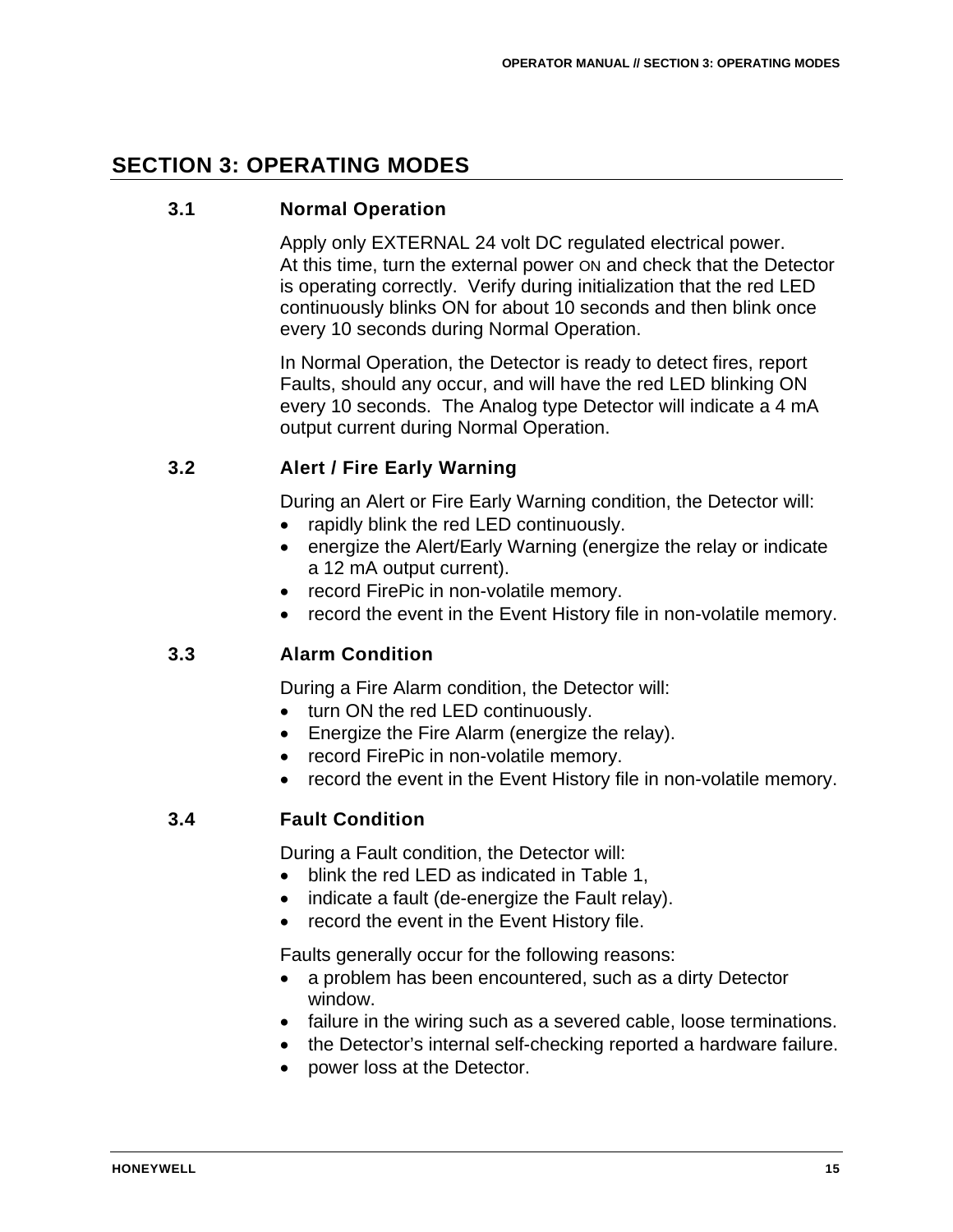Note: The Fault condition is self-resetting; i.e. if the action causing the Fault is remedied, then the Detector will stop reporting a Fault.

# **3.5 Automatic Detector Test**

The Detector performs ACCTTL™ (Automatic Computer Controlled Through the Lens) tests every 10 minutes (factory set) to check the operation of the Flame Detector. During a fault condition, the Detector will blink the green LED as defined in Table 1 "Detector Fault Codes". If the Flame Detector detects an inadequate signal reflected back through the viewing window; this may indicate a Detector dirty window lens, which requires cleaning, or a missing or dirty reflector lens guard, such as the Detector's front cover is not installed.

Note: While ACCTTL™ tests are occurring, the system is still functional and able to alarm to a fire.

# **3.6 Manual Detector Test**



**WARNING: Responses to the FS10-R Detector relay output must be isolated mechanically (not solely by programming the control panel using software or firmware). This will avoid external alarms and/or suppression discharge when performing the following manual Detector test with a Portable Test Lamp, such as the Honeywell Analytics Model FS-846-B.**

Test the system "end-to-end" by activating each Detector separately.

Note: It is recommended that the Honeywell Analytics Model FS-846-B Portable Test Lamp is used to activate the Detectors individually.

# **3.7 Advanced System Diagnostics**

The Detector's FireBus<sup>™</sup> connections allow interfacing to a desktop or laptop PC computer, which requires the optional PC "Windows" Interface Kit (Refer to Section 6.6, PC Interface Kit).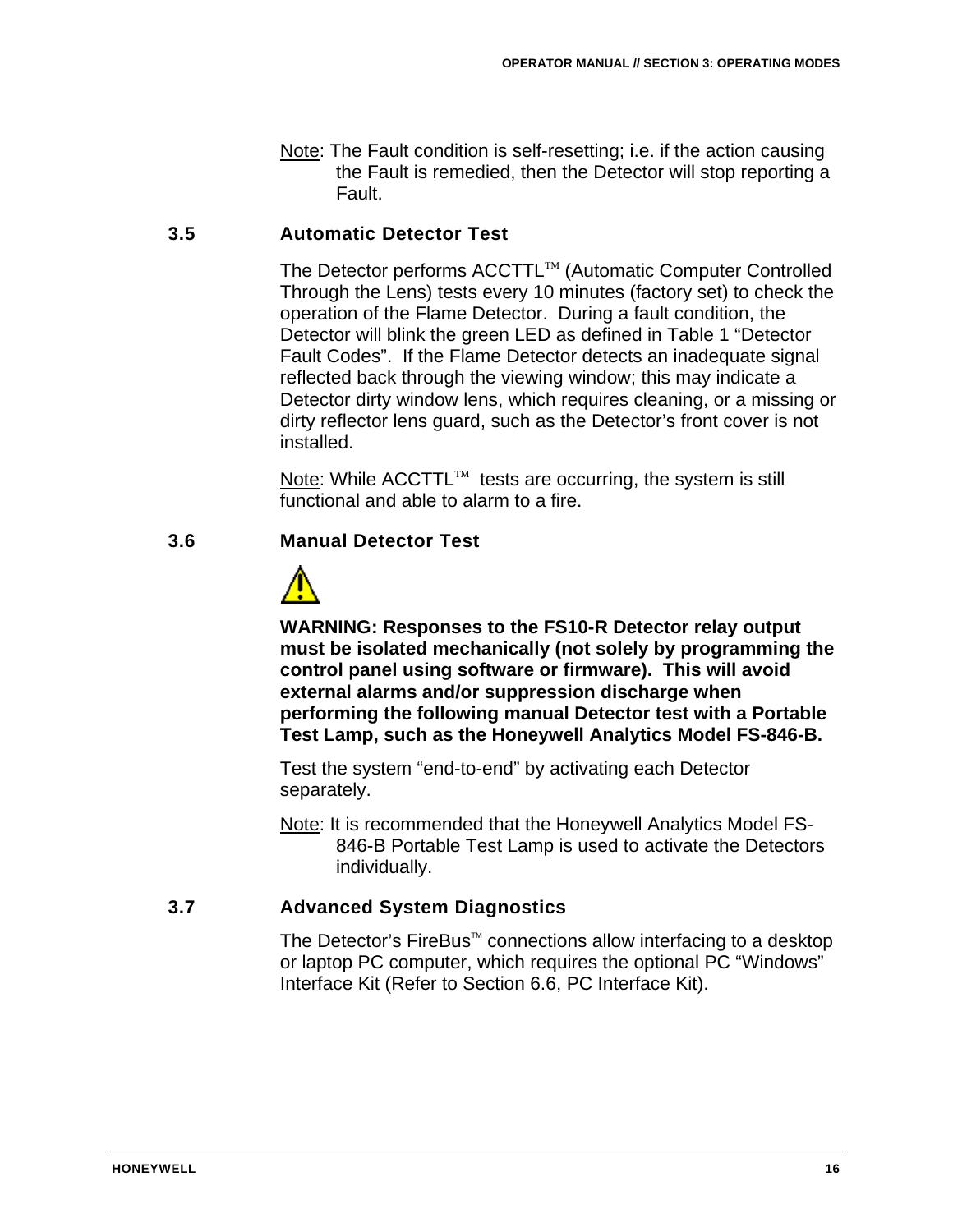# **SECTION 4: MAINTENANCE AND REPLACEMENT**

## **4.1 Detector Faults**



### **WARNING: Serious injury or death may result if personnel fail to observe safety precautions.**

If a Detector Fault is observed, the Detector will blink ON the internal red LED every 10 seconds with one of the following Fault Codes. Should remedial action fail to clear a Fault condition, contact FSC Customer Service.

| <b>Fvent</b><br><b>History File</b>              | Action                                                                                                                                                        |  |
|--------------------------------------------------|---------------------------------------------------------------------------------------------------------------------------------------------------------------|--|
| Fault CONDITION (1)<br>No LED illumination       | No power is available at the Detector. Check<br>wiring for broken or crimped cables or loose<br>terminations.                                                 |  |
| Fault CONDITION (3)<br><b>LED blinks 3 times</b> | Flame Detector "through the lens" test failure.<br>Clean the lens and grill. It is important to clean<br>underneath the grill. See Section 3.5.               |  |
| Fault CONDITION (5)<br><b>LED blinks 5 times</b> | Flame Detector temperature ratings have been<br>exceeded. This should clear when the unit is<br>brought back to a standard environment.                       |  |
| Fault CONDITION (4)<br><b>LED blinks 4 times</b> | Internal Detector Fault, such as a broken relay coil.<br>If this persists, return the entire Detector to<br>Honeywell Analytics for service. See Section 4.3. |  |
| Fault CONDITION (6)<br>LED blinks 6 times        | Internal Detector Fault, such as a memory failure.<br>If this persists, return the entire Detector to<br>Honeywell Analytics for service. See Section 4.3.    |  |

**Table 1: Detector and Detector Faults**

# **4.2 Cleaning Detectors Housing Windows**

Clean the Detector's windows and grills immediately; after handling and installation, on a regular or periodic schedule, and whenever a Fault occurs for which that is the recommended action. Use an air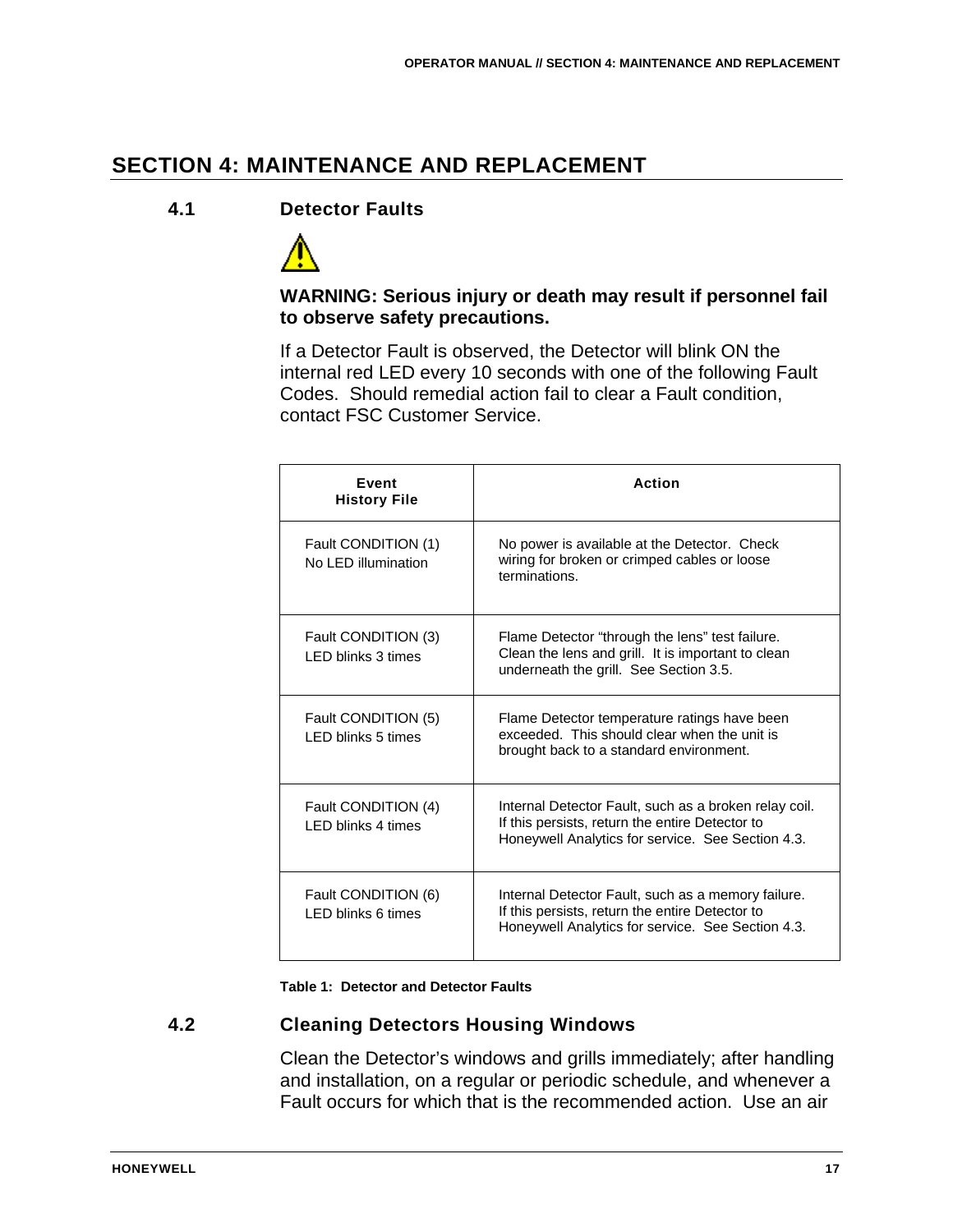blast and/or a clean cloth to clean the Detector's windows. Utilize Honeywell Analytics' Disposable Protective Covers, Part No. DPC-12, to keep the window lens and self-test grill clean.

# **4.3 Detector Module Replacement**

To replace an improperly operating Flame Detector Module, do the following:

- 1. Loosen the hex nut that secures the top windowed cover to the Detector housing base.
- 2. Next, turn the Detector top cover counter-clockwise until the top cover is removed.
- 3. Using a screwdriver, turn the three captive screws counterclockwise, that secures the black Flame Detector Module to the housing base, until the Module is free.
- 4. Gently lift the Flame Detector Module out of the housing base; take care not to touch the sensor windows.
- 5. Using a small screwdriver, turn the two clamp screws counterclockwise, that secures the ten wire cable plug, so the plug may be removed.
- 6. Handle the Flame Detector Module with care and do not touch the sensor windows.
- 7. Carefully wrap the Module in static protection material (if none available, use aluminum foil) and ship to Honeywell Analytics.
- 8. To install a Detector Module, just reverse the removal steps listed above.



### **THERE ARE NO USER SERVICEABLE PARTS IN A DETECTOR's MODULE. ANY EVIDENCE OF TAMPERING, PRYING OPENING DETECTOR MODULE OR ATTEMPTED REPAIRS OF ANY KIND BY NON-FACTORY PERSONNEL WILL VOID ALL WARRANTIES**

To return a Detector; it *must* be packaged in static protective material. If this material is not available, carefully wrap the Detector and harness within aluminum foil. Before shipping the Detector back to the factory, contact Honeywell Analytics Customer Service for a *required* Return Material Authorization (RMA) for *all* returns.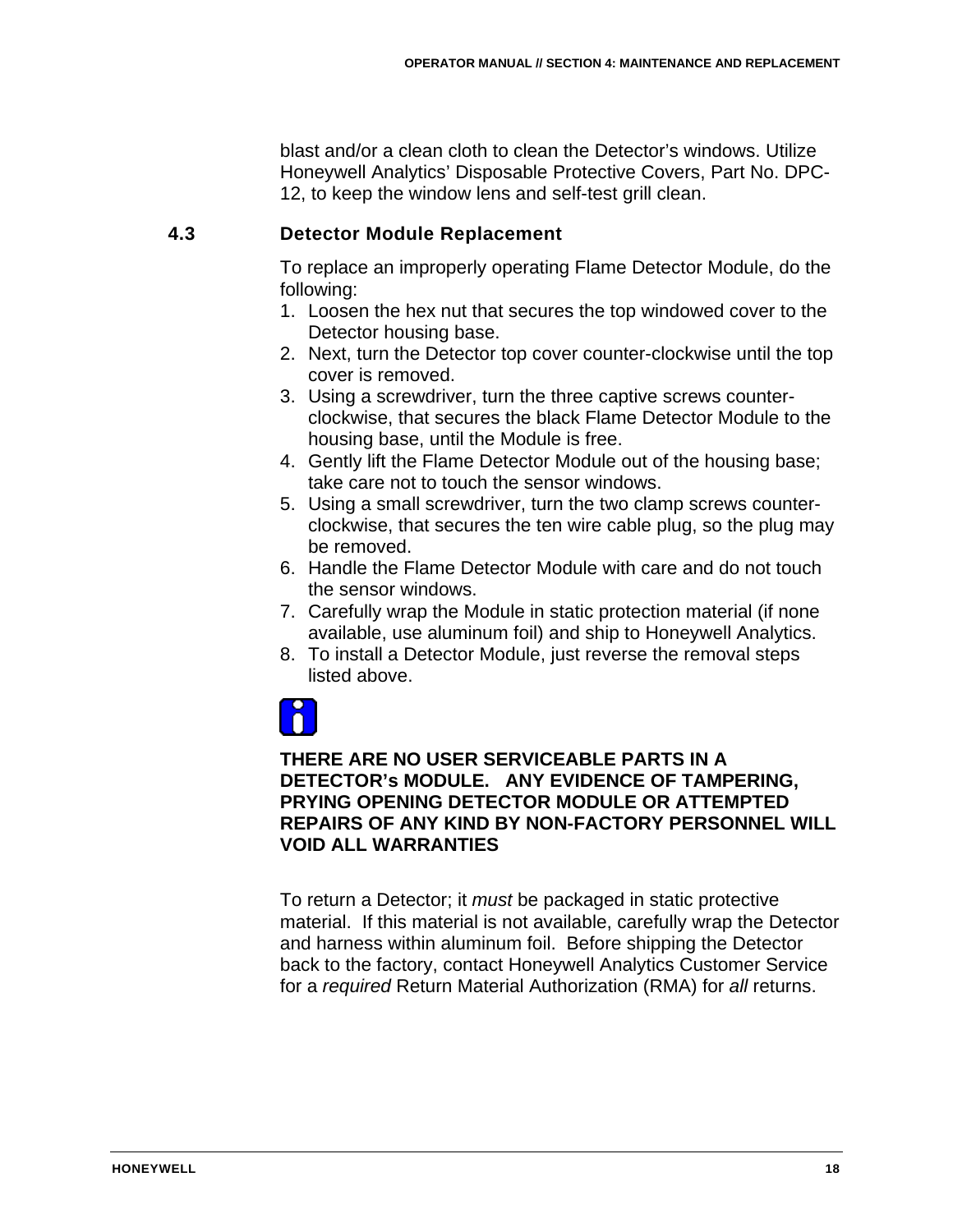# **SECTION 5: PINOUT DATA**

| <b>PIN</b> | Description                                              |  |
|------------|----------------------------------------------------------|--|
| 1          | DCRtn (Not Chassis Ground)                               |  |
| 2          | Data "A" (RS-485 COMM A)                                 |  |
| 3          | Data "B" (RS-485 COMM B)                                 |  |
| 4          | DC (+) Voltage                                           |  |
| 5          | Fault Relay Contact A (Normally<br>energized CLOSED)     |  |
| 6          | Fault Relay Contact B (Normally<br>energized CLOSED)     |  |
| 7          | Alarm Relay Contact A (Normally OPEN)                    |  |
| 8          | Alarm Relay Contact B (Normally OPEN)                    |  |
| 9          | Alert / Early Warning Relay Contact A<br>(Normally OPEN) |  |
| 10         | Alert / Early Warning Relay Contact B<br>(Normally OPEN) |  |

**Table 2: Flame Detector Connector Pin-outs for FS10-R type Detectors**

**J1 Connector: FIRE DETECTOR Module**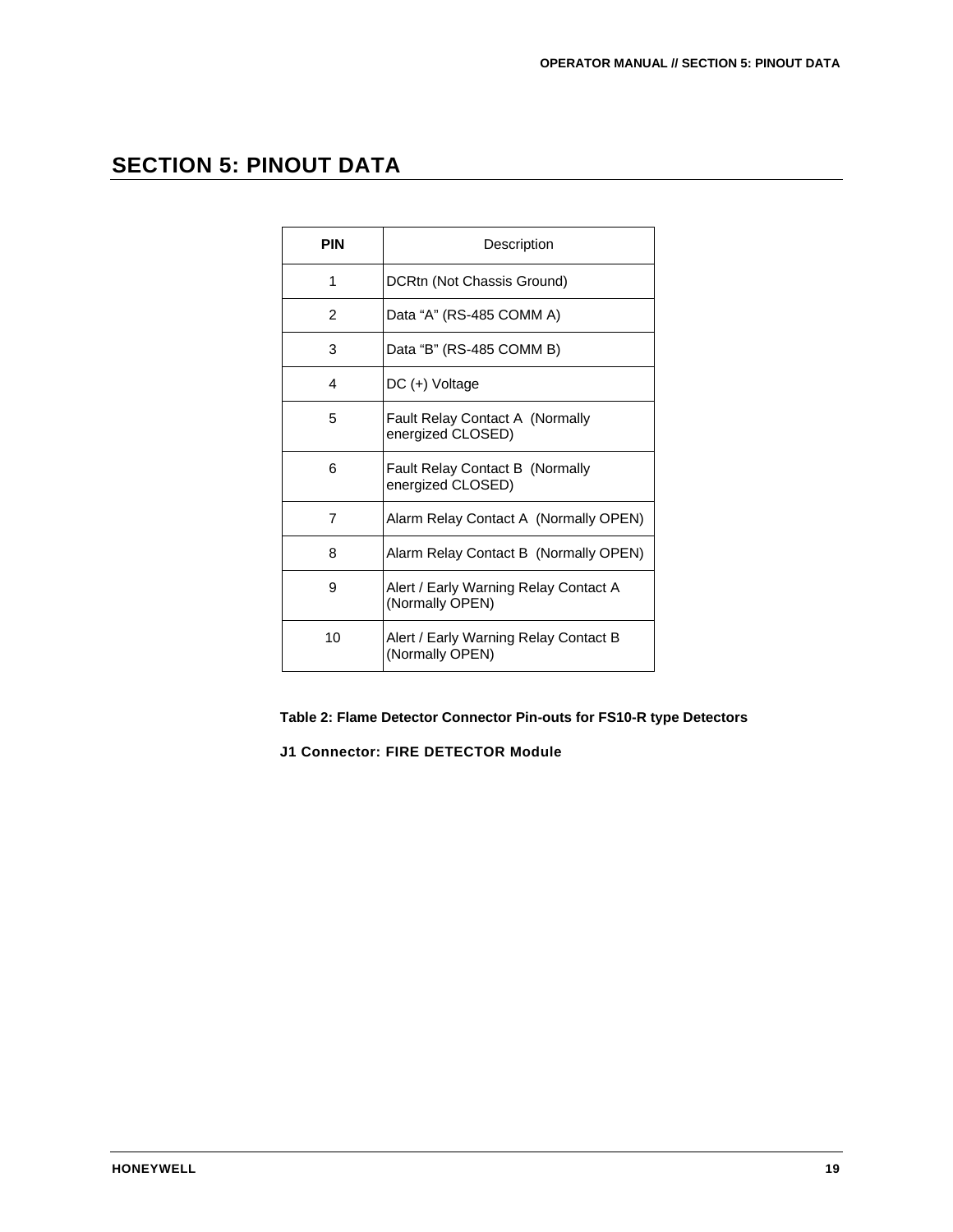| <b>PIN</b>     | Description                                                 |  |
|----------------|-------------------------------------------------------------|--|
| 1              | DCRtn (Not Chassis Ground)                                  |  |
| $\mathfrak{p}$ | Data "A" (RS-485 COMM A)                                    |  |
| 3              | Data "B" (RS-485 COMM B)                                    |  |
| 4              | DC (+) Voltage                                              |  |
| 5              | <b>Fault Relay Contact A</b><br>(Normally energized CLOSED) |  |
| 6              | <b>Fault Relay Contact B</b><br>(Normally energized CLOSED) |  |
| $\overline{7}$ | Alarm Relay Contact A<br>(Normally OPEN)                    |  |
| 8              | Alarm Relay Contact B<br>(Normally OPEN)                    |  |
| 9              | Not used                                                    |  |
| 10             | <b>Not Used</b>                                             |  |

**Table 3: Flame Detector Connector Pin-outs for FS10-R45 type Detectors**



#### **DO NOT CONNECT SHIELD AT THE FLAME DETECTOR.**

Note: COMM as it is used in this document is an abbreviation for Communications.

> Detector relays are shown as they are during Normal Operation, that is, there are no Fire Alarm conditions or Faults.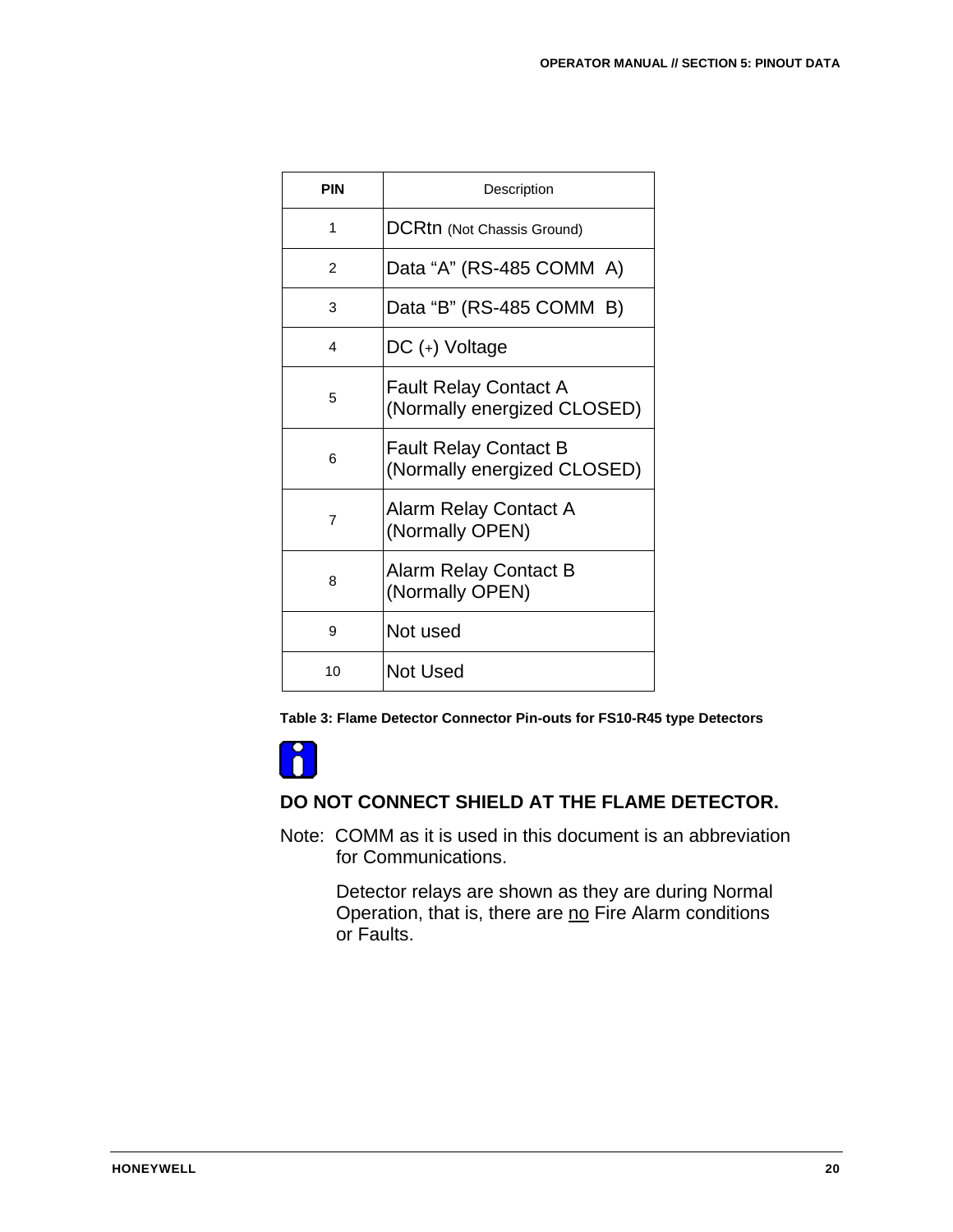

**Figure 3: FS10-R, Detector Module, Connector Rear View**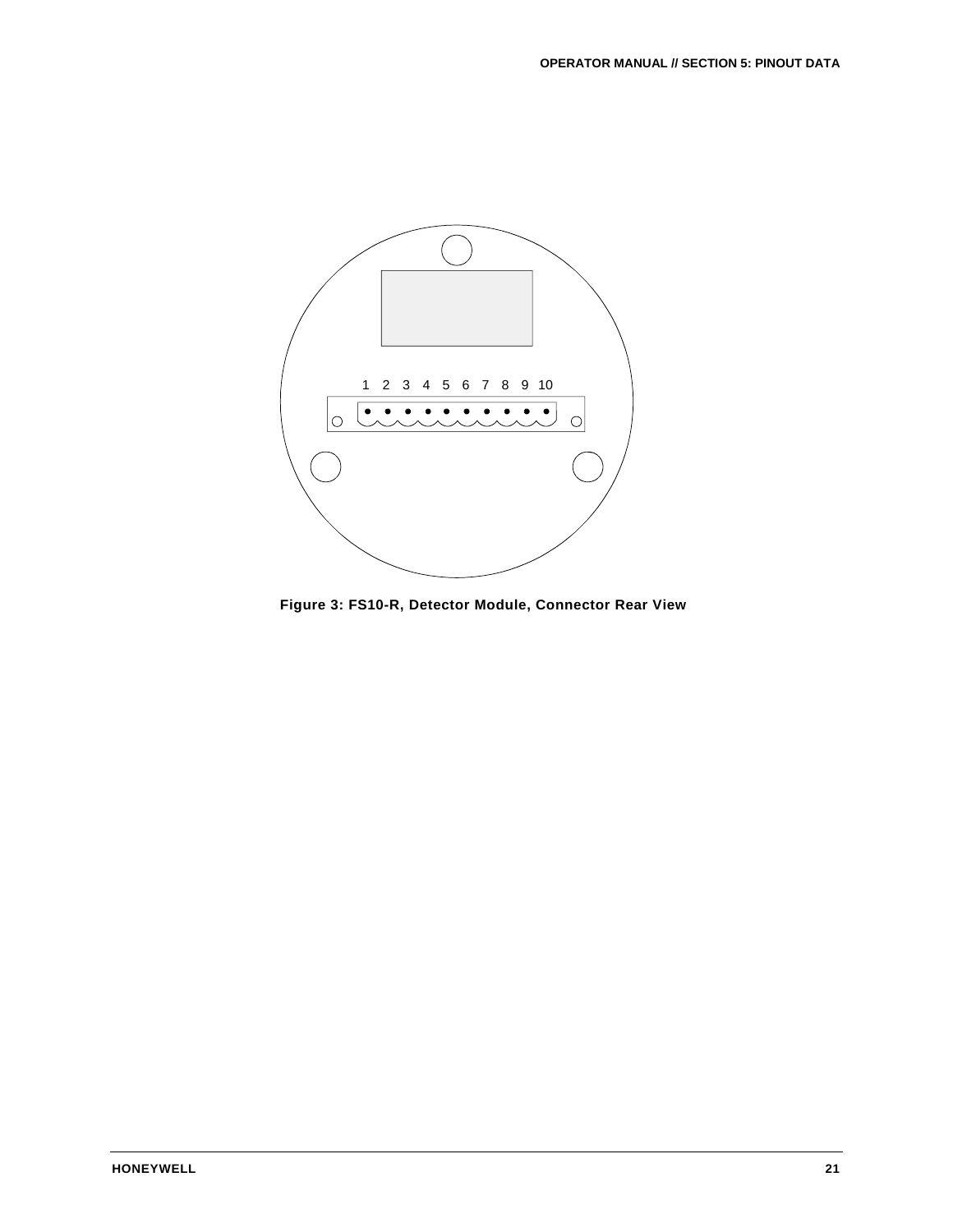# **SECTION 6: ACCESSORIES**

# **6.1 Detector Heavy Duty Swivel Mount (Part No. SM2)**



**Figure 4: Detector Swivel Mount** 



**Figure 5: Model SM4 Stainless Steel Swivel Mount**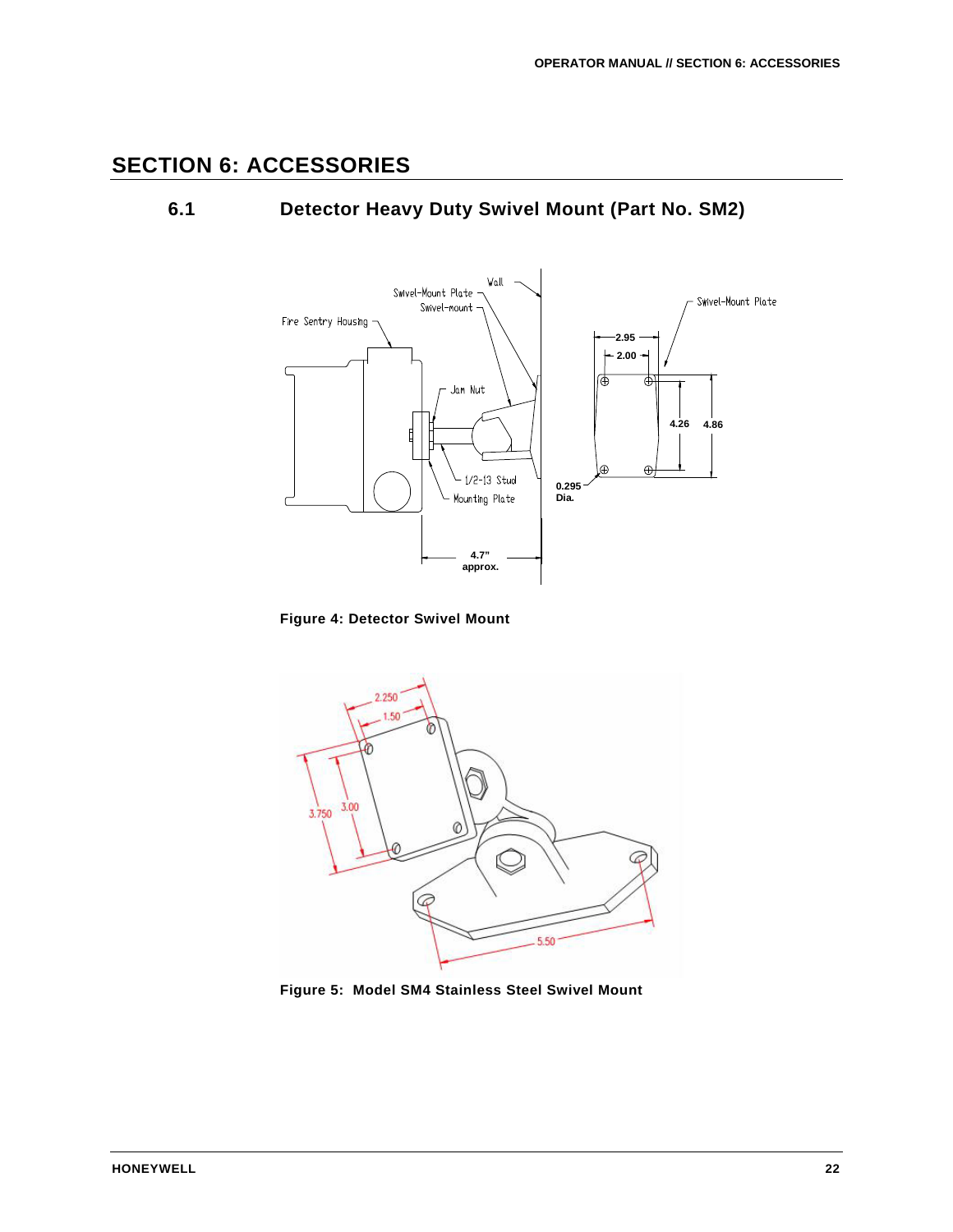# **6.2 Test Lamp (Part No. FS-846-B)**

This portable, hand-held test lamp is battery-powered for remote activation of the FS System 10 Flame Detectors. This device allows the entire Fire Protection System to be tested during start-up or routine maintenance. This test lamp simulates the radiant energy emitted by an actual fire in order to test the Detectors without the need for an open flame. Eight "D" sized replaceable flashlight batteries are required to power the Test Lamp.

<u>Note</u>: Refer to the SYSTEM TEST WARNING of Section 3.6.

### **6.3 Disposable Protective Covers for Detectors (Part No. DPC-12)**

Honeywell Analytics' Flame Detectors, with their unique wide spectral bands, can "see through" factory supplied Disposable Protective Covers with no reduction in Detector performance (for end-users with a planned maintenance schedule). Should debris collect, these specifically designed protective covers may be easily replaced. The task of cleaning the Detector viewing windows for proper operation is eliminated, thus reducing maintenance requirements. A regularly scheduled maintenance plan can virtually eliminate the need to interrupt a production process in order to clean a Detector's dirty viewing window. Each package contains twelve (12) Protective Covers.

# **6.4 Extension Pole for Disposable Covers (Part No. EXPL-1)**

This extension is used to install or remove the FS System 10 Disposable Protective Covers in hard-to-reach areas. The pole extends in three sections to a length of 11.0 feet.

# **6.5 Air Shield for Dirty Applications (Part No. DASA1-P)**

The Detector Air Shield mounts to the Flame Detector housing for installation in areas with high levels of airborne contaminants. The Air line fitting accepts  $\frac{1}{4}$ " O.D. nylon tubing for an instrument grade air supply of 5 to 15 psi @ 6 cubic ft. per minute.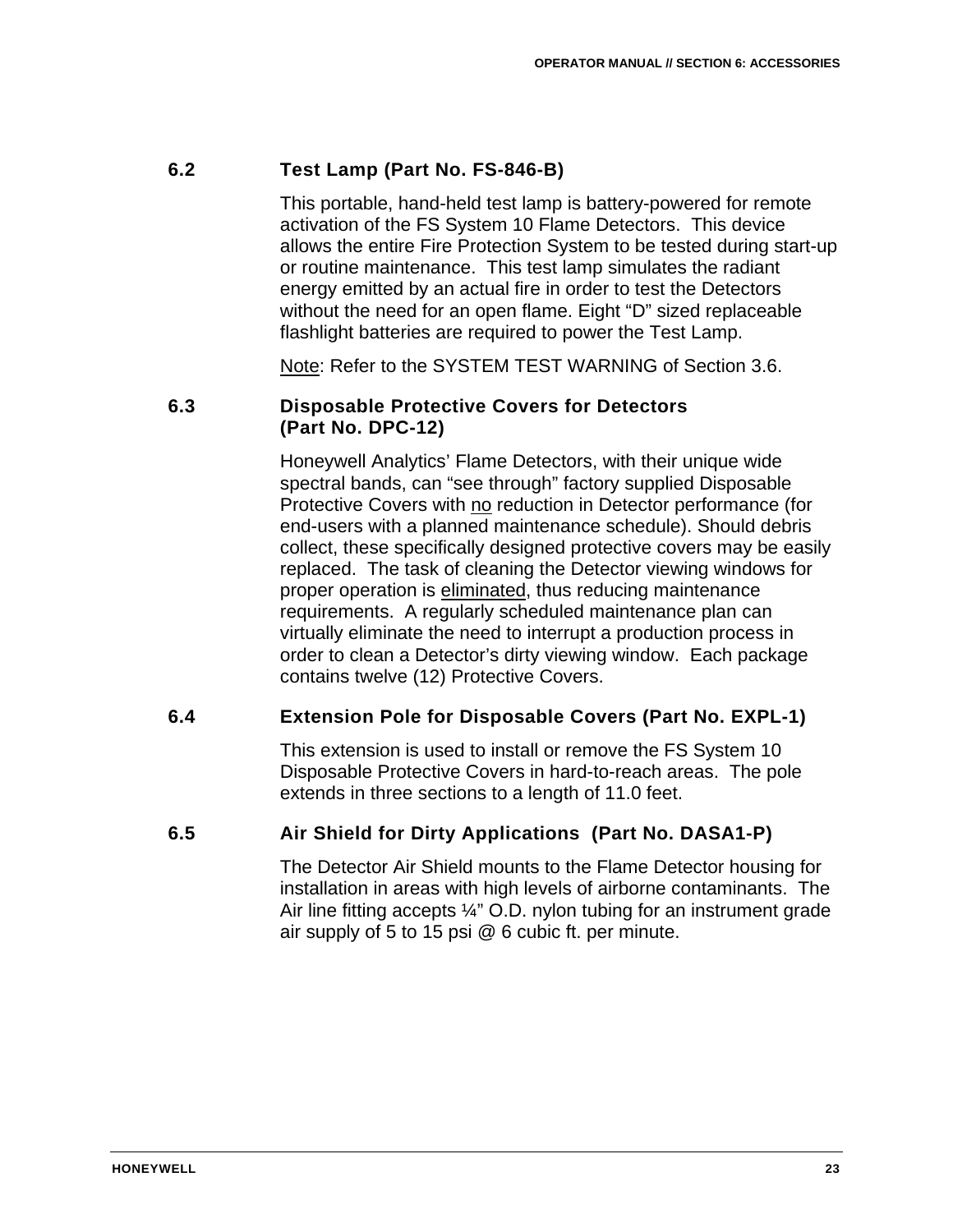# **6.6 PC Interface Kit (Part No. FS10-IK)**

The PC Interface Kit electronically converts the Detector's RS-485 digital output (FireBus) signal into a standard RS-232 signal for interfacing to an IBM type PC computer. This <u>optional</u> interface Kit allows access to post event analysis (FirePic), as well as monitoring the Detector's operation (SnapShot). Post event analysis includes the Detector's time and date stamp of ALERT, ALARM and FAULT histories (Event History).

The PC Interface Kit includes; a self-powered (internal rechargeable battery) terminal box with two connecting cables, a 120 VAC wall transformer for recharging the battery, and User PC software.

Note: The PC Interface Kit may also be used with a Detector that is powered by an external 24 VDC source (a complete user instruction is included with the Interface Kit).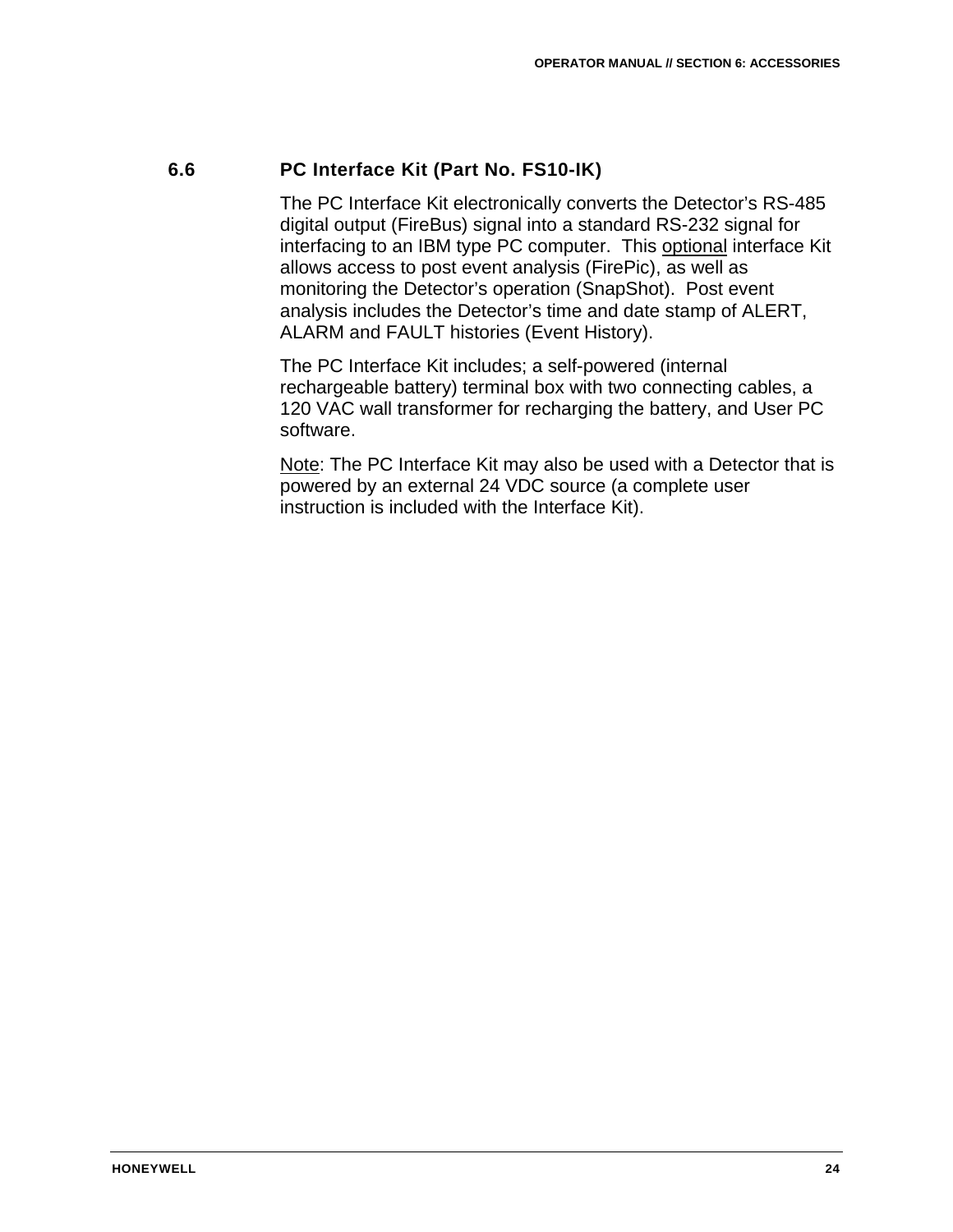# **Index**

|          | <b>Input Power</b>       |
|----------|--------------------------|
| Detector |                          |
|          | Test Lamp23              |
|          | Through the Lens Fault17 |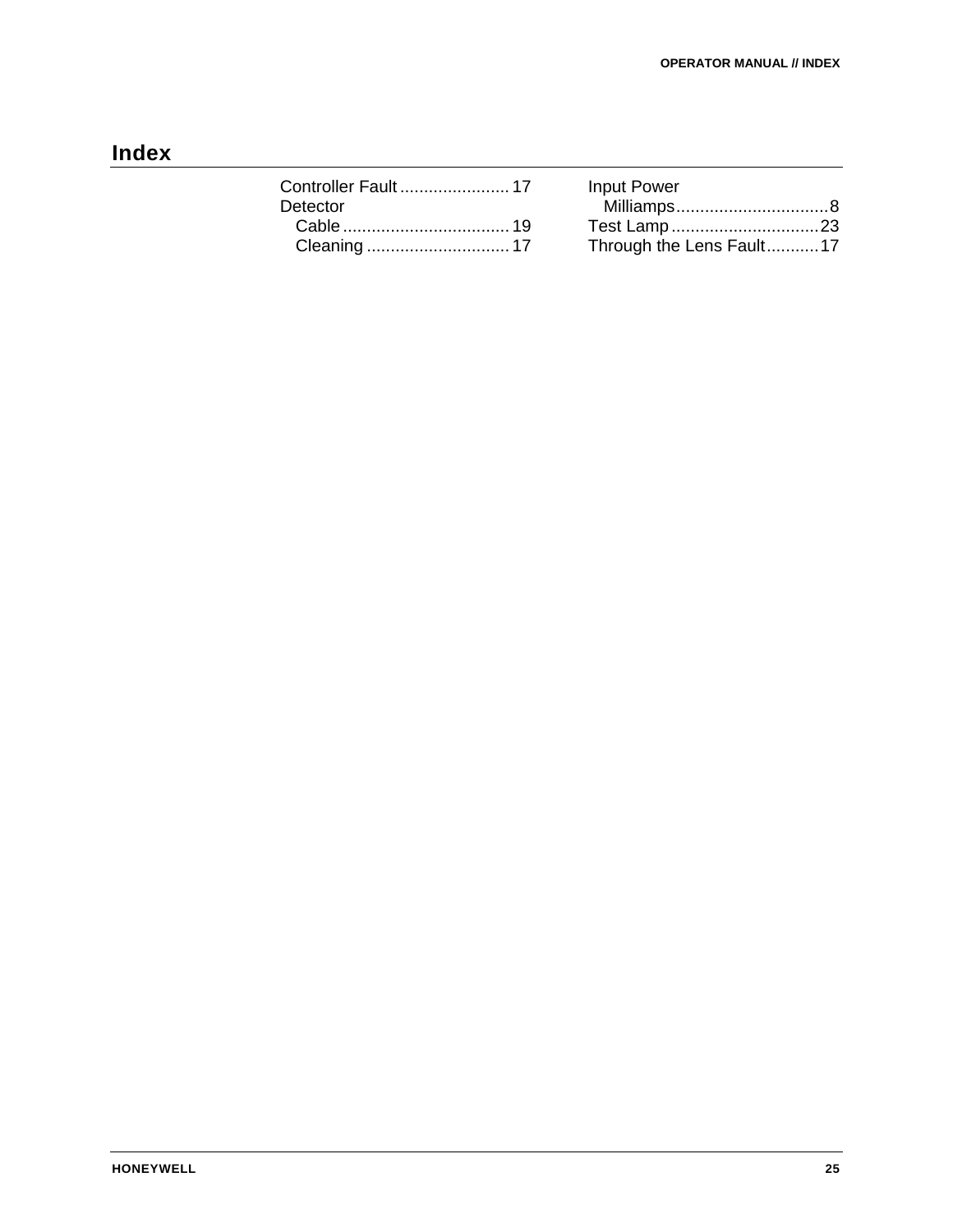# **Limited Warranty**

Honeywell Analytics warrants its Products against defects in material and workmanship under normal use and service for a period of two (2) years from the date of shipment as described herein. Honeywell Analytics, at its option, will repair or replace, at no charge, such products found to be defective during the warranty period provided that they are returned in accordance with the terms of this warranty. Replaced parts or boards are warranted for the balance of the original applicable warranty period. All Replaced parts of Products shall become the property of Honeywell Analytics. This express limited warranty is extended by Honeywell Analytics to the original purchaser only and is not assignable or transferable to any other party. This is the complete warranty for the Products manufactured by Honeywell Analytics. Honeywell Analytics assumes no obligations or liability for additions or modifications to this warranty unless made in writing and signed by an officer of Honeywell Analytics. Honeywell Analytics does not warrant the installation, maintenance or service of its Products. Honeywell Analytics is not responsible in any way for ancillary equipment not furnished by Honeywell Analytics, which is attached to or used in connection with its Product(s), or for operation of the Product(s) with ancillary equipment and all such equipment if expressly excluded from this warranty. This warranty sets forth the full extent of Honeywell Analytics' responsibility regarding the Products' repair or replacement at Honeywell Analytics' options, is the exclusive remedy.

This Warranty is given in lieu of all other Express Warranties, Implied Warranties, including without limitation, Implied Warranties of Merchantability and fitness for a particular purpose, are limited to the duration of this Limited Warranty. In no other event shall Honeywell Analytics be liable for damages in excess of the purchased price of the product(s), for any loss of use, loss of time, inconvenience, commercial loss, lost profits or savings or other incidental, special or consequential damages arising out of or in connection with the use or inability to use such product, to the full extent such may be disclaimed by law.

#### THIS WARRANTY DOES NOT COVER:

- 1. Defects or damage resulting from use of the Product(s) in other than its normal and customary manner.
- 2. Defects or damage from misuse, accident, or neglect.
- 3. Defects or damage from improper testing, operation, maintenance, installation, alteration, modification or adjustment.
- 4. Product(s) subject to unauthorized Product modifications, disassemblies or repairs (including, without limitation, the audition of the product of non-Honeywell Analytics supplied equipment) which adversely affect performance of the Product(s) to interfere with Honeywell Analytics' normal warranty inspection and testing of the Product(s) to verify any warranty claim.
- 5. Product(s) that have had the serial number removed or made illegible.
- 6. Freight cost to the repair facility.
- 7. A Product which due to illegal or unauthorized alteration of the software/firmware in the Product, does not function in accordance with Honeywell Analytics' specifications.
- 8. Scratches or other cosmetic damage to Product surfaces that do not affect the operation of the Product.
- 9. Normal and customary wear and tear.

Laws in the United States and other countries preserve for Honeywell Analytics certain exclusive rights for copyrighted Honeywell Analytics software/firmware, such as the exclusive rights to reproduce in copies and distribute copies of such Honeywell Analytics software/firmware. Honeywell Analytics software/firmware may be used only in the Product(s) in which the software/firmware was originally embodied and such software/firmware in such Product(s) may not be replaced, copied, distributed, modified in any way, or used to produce any derivative thereof. No other use including, without limitation, alteration, modification, reproduction, distribution, or reverse engineering of such Honeywell Analytics software/firmware or exercise or rights in such Honeywell Analytics software/firmware is permitted. No license is granted by implication, estoppel or otherwise under Honeywell Analytics patent rights or copyrights.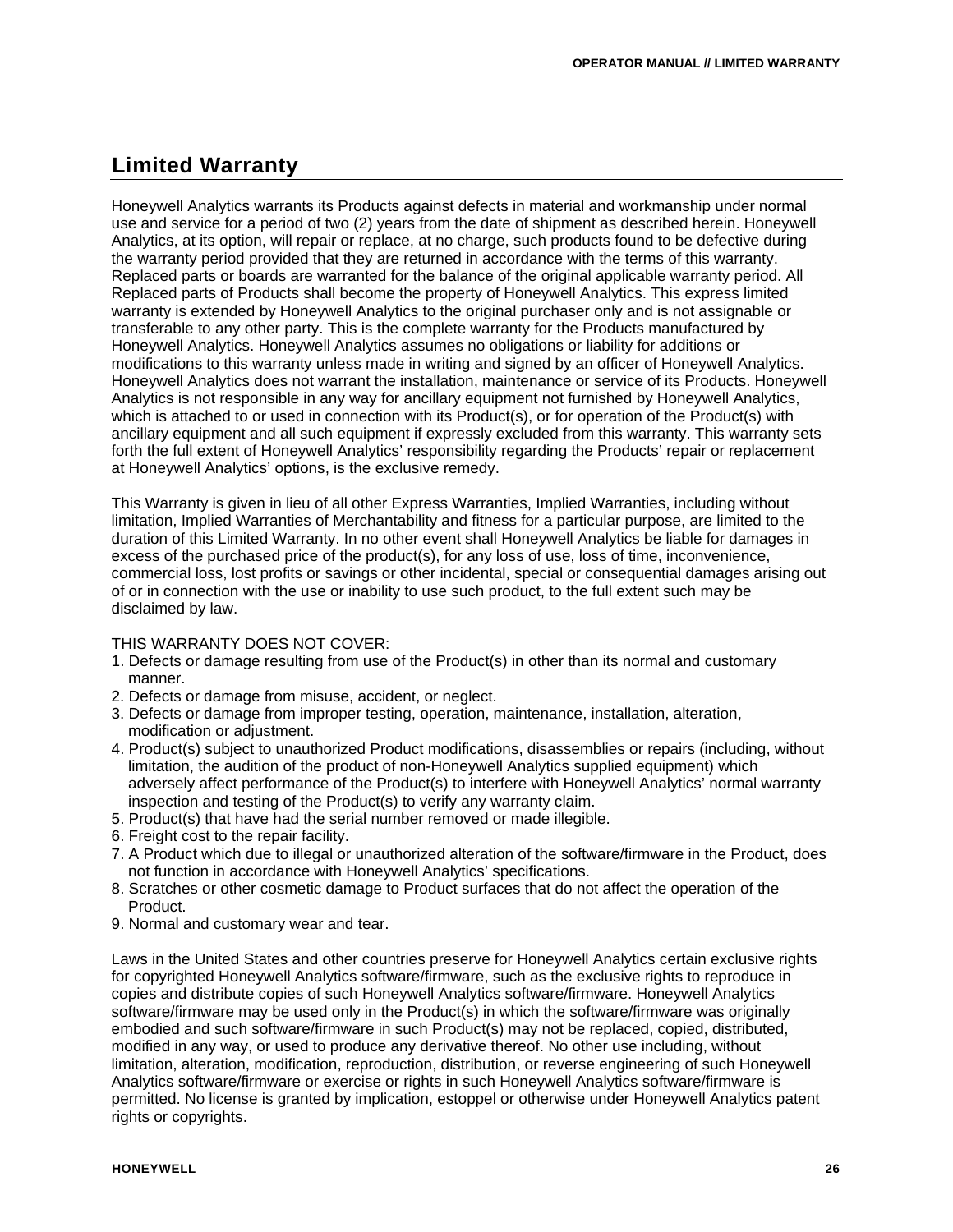# **Contact Honeywell Analytics**

#### **Americas**

Honeywell Analytics Inc. 405 Barclay Blvd. Lincolnshire, Illinois USA 60069 Email: *detectgas@honeywell.com*

#### **Europe**

Life Safety Distribution AG Javastrasse 2 8604 Hegnau Switzerland Email: *gasdetection@honeywell.com*

#### **Asia Pacific**

Honeywell Analytics Asia Pacific Co., Ltd. #701 Kolon Science Valley (1) 43 Digital-Ro 34-Gil, Guro-Gu Seoul, 152-729 Korea Email: *analytics.ap@honeywell.com*

#### **Internet**

These Honeywell websites may be of interest to Industry Solution customers.

| <b>Honeywell Organization</b> | URL                        |  |
|-------------------------------|----------------------------|--|
| <b>Corporate</b>              | www.honeywell.com          |  |
| <b>Honeywell Analytics</b>    | www.honeywellanalytics.com |  |

#### **Telephone**

Contact us by telephone at these numbers.

|          | Organization                                            | <b>Phone Number</b>                   |
|----------|---------------------------------------------------------|---------------------------------------|
| Americas | Honeywell Analytics Inc.                                | 1-800-538-0363<br>1-800-321-6320      |
| Europe   | Life Safety Distribution AG                             | {32-2} 728-2711                       |
|          | Asia Pacific Honeywell Analytics Asia Pacific Co., Ltd. | +82 2 6909 0321<br>VOIP: +8 5401 0321 |